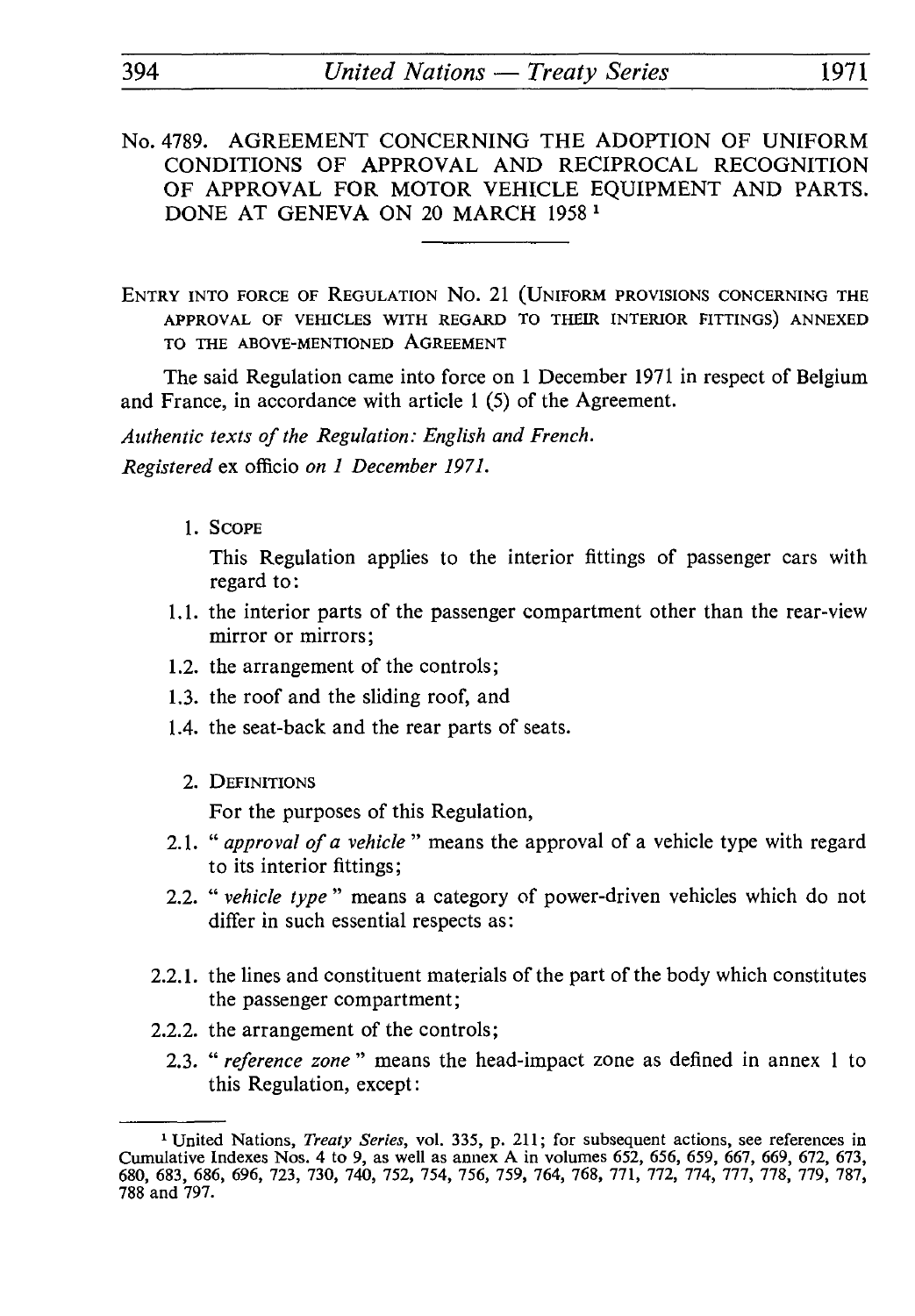- 2.3.1. the area bounded by the forward horizontal projection of a circle circum scribing the outer limits of the steering control, increased by a peripheral band 127 mm (5 inches) in width; this area is bounded below by the hori zontal plans tangential to the lower edge of the steering control when the latter is in the position for driving straight ahead;
- 2.3.2. the part of the surface of the instrument panel comprised between the edge of the area specified in paragraph 2.3.1. above and the nearest inner sidewall of the vehicle; this part of the surface is bounded below by the hori zontal plane tangential to the lower edge of the steering control; and
- 2.3.3. the windscreen side pillars;
	- 2.4. " *level of the instrument panel* " means the line defined by the points of contact of vertical tangents to the instrument panel;
	- 2.5. " *roof"* means the upper part of the vehicle extending from the upper edge of the windscreen to the upper edge of the rear window and bounded at the sides by the upper framework of the side-walls ;
	- 2.6. " *belt line* " means the line constituted by the visible lower contour of the side windows of the vehicle;
	- 2.7. " *convertible car* " means a vehicle which may, in certain cases, have no rigid structural element above the belt line other than the windscreen pillars or seat belt attachment or attachments;
	- 2.8. " *car with opening roof"* means a vehicle of which only the roof or part of the roof can be folded back or removed, leaving the vehicle's structural elements above the belt line.
		- 3. APPLICATION FOR APPROVAL
	- 3.1. The application for approval of a vehicle type with regard to its interior fittings shall be submitted by the vehicle manufacturer or by his duly accredited representative.
	- 3.2. It shall be accompanied by the undermentioned documents in triplicate and by the following particulars : a detailed description of the vehicle type with regard to the items mentioned in paragraph 2.2 above, accompanied by a photograph or an exploded view of the passenger compartment. The numbers and/or symbols iden tifying the vehicle type shall be specified.
	- 3.3. The following shall be submitted to the technical service responsible for conducting the approval tests :
- 3.3.1. at the manufacturer's discretion, either a vehicle representative of the vehicle type to be approved or the part or parts of the vehicle regarded as essential for the checks and tests prescribed by this Regulation;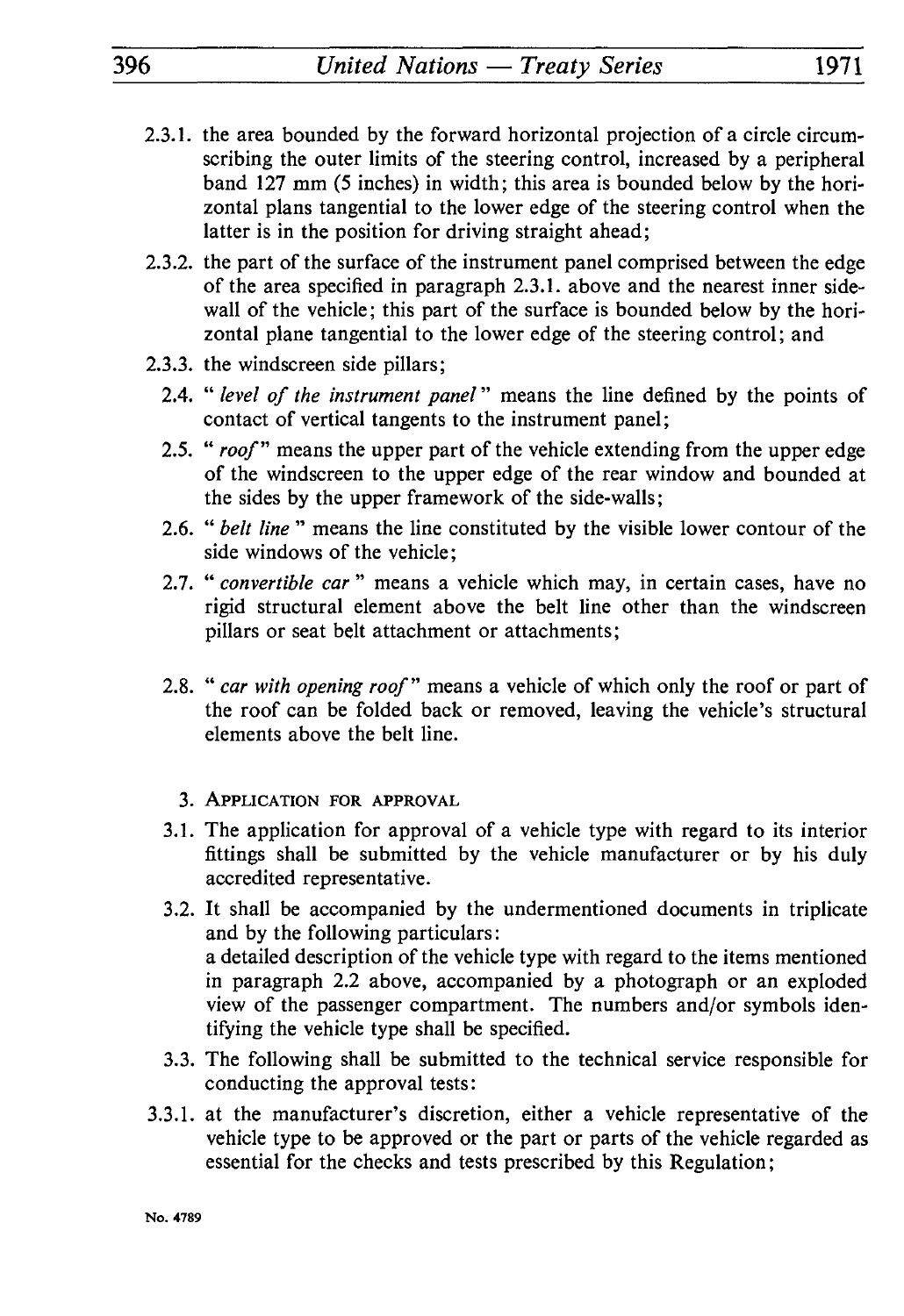- 3.3.2. at the request of the aforesaid technical service, certain components and certain samples of the materials used.
	- 4. APPROVAL
	- 4.1. If the vehicle type submitted for approval pursuant to this Regulation meets the requirements of paragraph 5. below, approval of that vehicle type shall be granted.
	- 4.2. An approval number shall be assigned to each type approved. The same Contracting Party may not assign the same number to another vehicle type.
	- 4.3. Notice of approval or of refusal of approval of a vehicle type pursuant to this Regulation shall be communicated to the Parties to the Agreement which apply this Regulation by means of a form conforming to the model in annex 2 to the Regulation and of either the exploded view or the photo graph of the passenger compartment, both as referred to in paragraph 3.2. above and supplied, by the applicant for approval, in a format not exceed ing A 4 (210 $\times$ 297 mm) or folded to that format and on an appropriate scale.
	- 4.4. There shall be affixed, conspicuously and in a readily accessible place specified on the approval form, to every vehicle conforming to a vehicle type approved under this Regulation, an international approval mark consisting of:
- 4.4.1. a circle surrounding the letter "  $E$  " followed by the distinguishing number of the country which has granted approval;  $<sup>1</sup>$ </sup>
- 4.4.2. the number of this Regulation, followed by the letter " R ", a dash and the approval number, below the circle.
	- 4.5. The approval mark shall be clearly legible and be indelible.
	- 4.6. Annex 3 to this Regulation gives an example of the arrangement of the approval mark.
		- 5. SPECIFICATION
	- 5.1. *Forward interior parts of the passenger compartment*
- 5.1.1. The reference zone as defined in paragraph 2.3. above shall exhibit no dangerous roughness or sharp edge likely to increase the risk or gravity of injury to the occupants.

<sup>&</sup>lt;sup>1</sup> 1 for the Federal Republic of Germany, 2 for France, 3 for Italy, 4 for the Netherlands, 5 for Sweden, 6 for Belgium, 7 for Hungary, 8 for Czechoslovakia, 9 for Spain, 10 for Yugoslavia, 11 for the United Kingdom, and 12 for Austria; subsequent numbers shall be assigned to other countries in the chronological order in which they ratify the Agreement concerning the Adoption of Uniform Conditions of Approval and Reciprocal Recognition of Approval for Motor Vehicle Equipment and Parts, or in which they accede to that Agreement, and the numbers thus assigned shall be communicated by the Secretary-General of the United Nations to the Contracting Parties to the Agreement.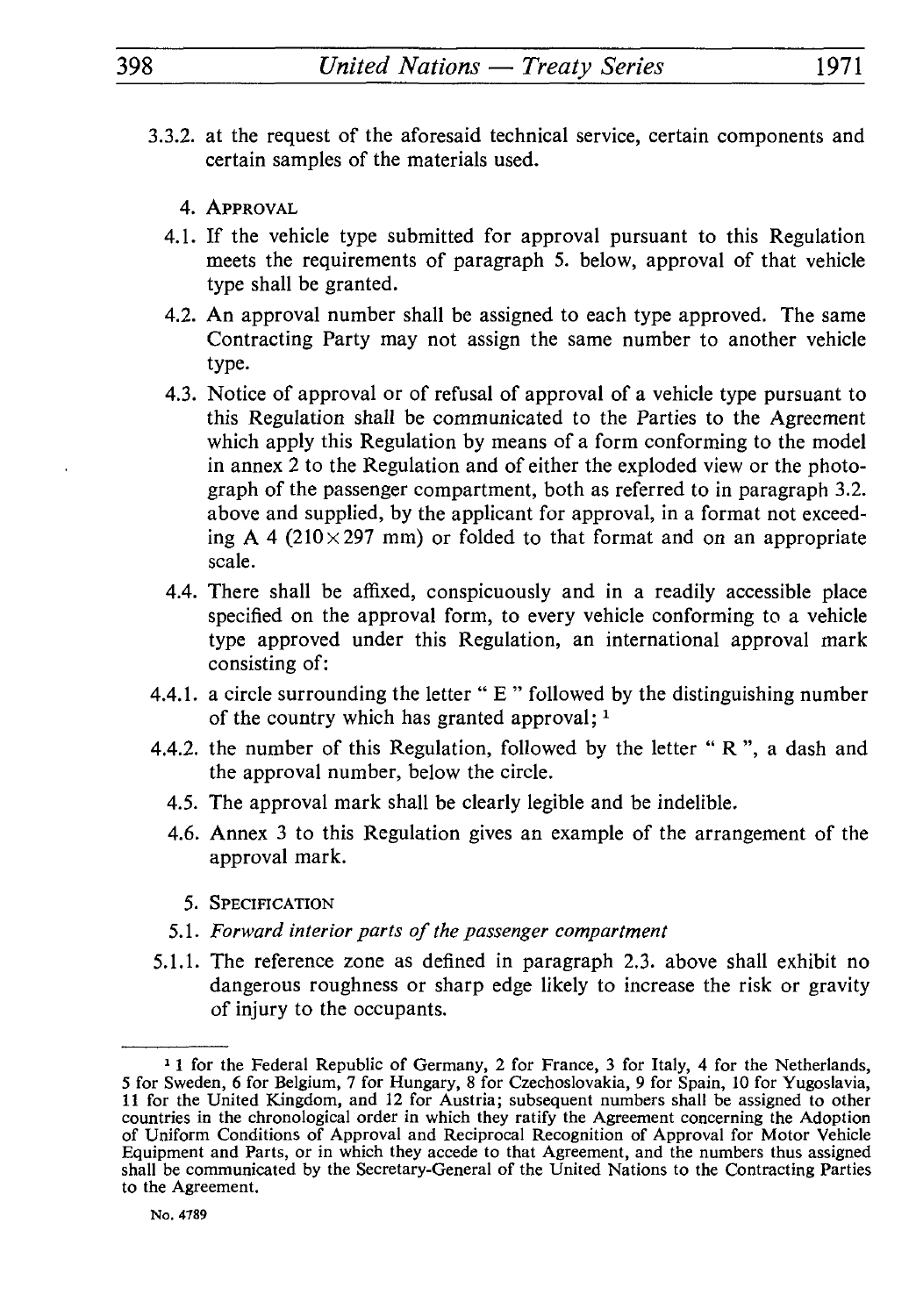- 5.1.2. The parts of the vehicle situated within the reference zone, with the excep tion of those situated at least 10 cm from glass surfaces which are not part of the instrument panel, shall be energy-dissipating as prescribed in annex 4 to this Regulation; any metal fittings with a supporting function shall have no protruding edges.
- 5.1.3. The lower edge of the instrument panel shall, unless it meets the require ments of paragraph 5.1.2. above, be rounded to a radius of curvature of not less than 19 mm (3/4 inch).
- 5.1.4. Knobs, levers and the like, made of rigid material, which project from 3.2 mm (1/8 inch) to 9.5 mm (3/8 inch) from the panel shall have a crosssectional area of not less than 2 cm<sup>2</sup> (0.31 square inch), measured 2.5 mm (1/10 inch) from the point projecting furthest and shall have rounded edges with a radius of curvature of not less than 2.5 mm (1/10 inch).
- 5.1.5. If these components project by more than 9.5 mm (3/8 inch) beyond the surface of the instrument panel, they shall be so designed and constructed as to be able, under the effect of a forward-acting longitudinal horizontal force of 37.8 daN (38.6 kgf, 85 Ib), either to retract into the surface of the panel until they do not project by more than 9.5 mm (3/8 inch) or to become detached; in the latter case no dangerous projections shall remain; a cross-section not more than 6.5 mm (1/4 inch) from the point of maximum projection shall be not less than 6.50 cm2 (one square inch) in area.
- 5.1.6. In the case of a projection comprising a component made of non-rigid material of less than 50 shore scleroscope hardness A mounted on a rigid support, the requirements of paragraphs 5.1.4 and 5.1.5. shall apply only to the rigid support.
	- 5.2. *Forward interior parts of the passenger compartment below the level of the instrument panel*
- 5.2.1. The provisions of this paragraph do not apply to components below the level of the instrument panel, such as switches, the ignition key and other controls which it is not possible to strike against because of the presence of the steering column, the steering control or the projecting part of the instrument panel. In cases where it is possible to strike against the aforesaid components, the latter shall have characteristics at least equal to those specified in paragraph 5.1.4. above. In addition,
- 5.2.1.1. if the said components are mounted on a panel they shall be so designed and constructed as to be able, under the effect of a forward-acting longi tudinal horizontal force of 37.8 daN (38.6 kgf, 85 Ib), either to retract into the surface situated below the instrument panel, or to become detached, or to bend; in the two latter cases no dangerous projections shall remain;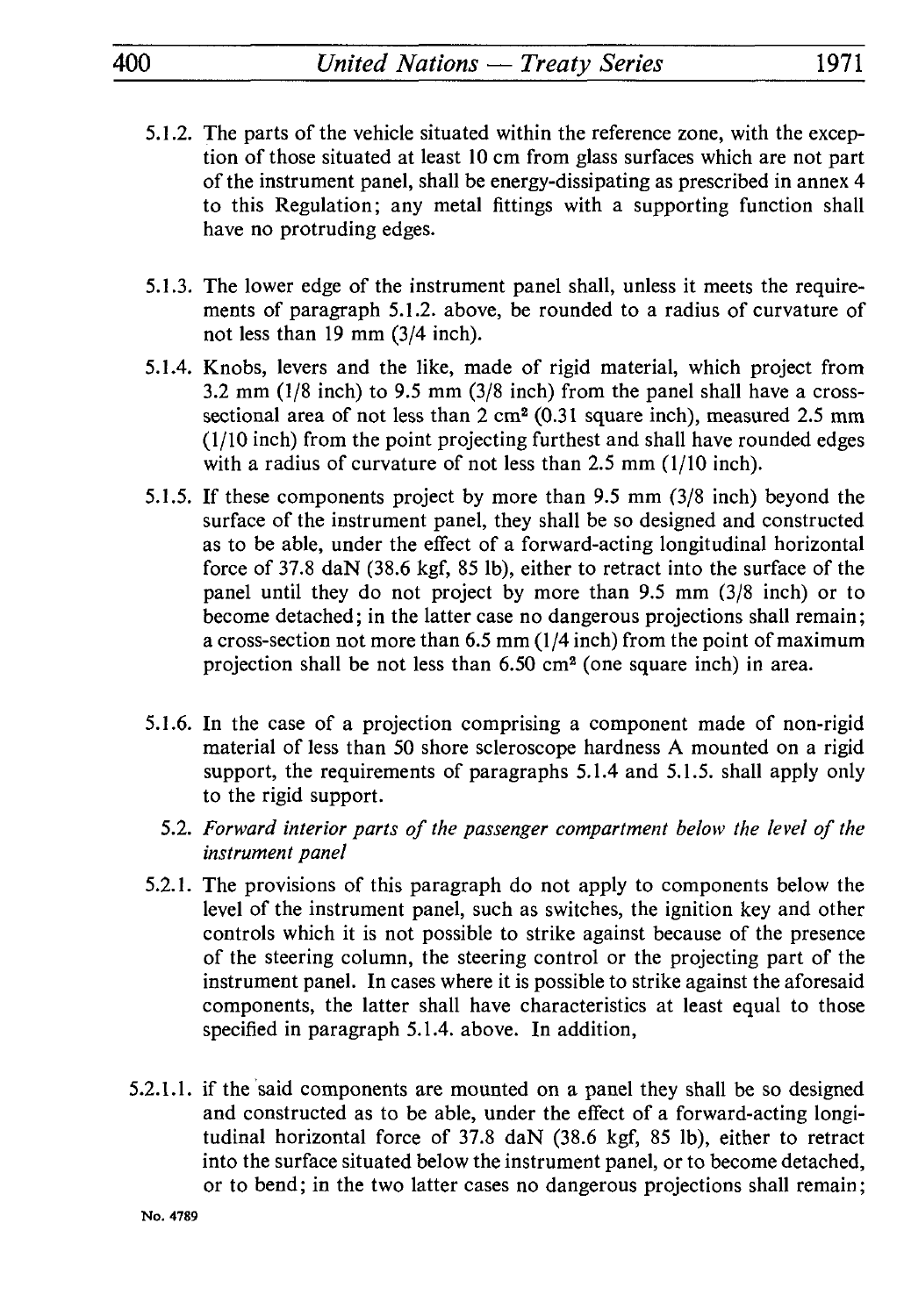- 5.2.1.2. if the said components are mounted elsewhere, they shall be so designed and constructed as to be able, under the effect of a forward-acting longi tudinal horizontal force of 37.8 daN (38.6 kgf, 85 Ib), either to bend, or to become detached, or to break, without producing dangerous projections. The above requirements shall not apply to pedals or their mountings.
	- 5.2.2. The hand-brake control, if mounted on or under the instrument panel, shall be so placed that when it is in the position of rest there is no possi bility of striking against it in the event of a frontal impact. If this condition is not met, the surface of the control shall satisfy the requirements of paragraph 5.3.2.3. below.
	- 5.2.3. Shelves and other similar items shall be so designed and constructed that the supports in no case have protruding edges; and they shall meet one or other of the following conditions :
- 5.2.3.1. The part facing inward into the vehicle shall present a surface not less than 25 mm (one inch) high with edges rounded to a radius of curvature not less than 3.2. mm (1/8 inch); in addition, this surface shall be covered with an energy-dissipating material as defined in annex 4 to this Regulation.
- 5.2.3.2. Shelves and other similar items shall be able, under the effect of a forwardacting horizontal longitudinal force of 37.8 daN (38.6 kgf, 85 Ib), to become detached, to break up, to be substantially distorted or to retract without producing dangerous features and without dangerous edges arising on the rim of the shelf.
	- 5.3. *Other interior parts of the passenger compartment*
	- 5.3.1. *Scope*

The requirements of paragraph 5.3.2. below apply to control handles, levers and knobs and to any other protruding objects not referred to in paragraphs 5.1. and 5.2. above.

5.3.2. *Requirements*

If the objects referred to in paragraph 5.3.1. are so placed that occupants of the vehicle may strike against them, they shall meet the following con ditions:

- 5.3.2.1. they shall, where possible, be streamlined and their surface shall terminate in rounded edges, the radii of curvature being not less than 3.2 mm (1/8 inch);
- 5.3.2.2. control levers and knobs shall be so designed and constructed that, under the effect of a forward-acting longitudinal horizontal force of 37.8 daN (38.6 kgf, 85 Ib), either the projection shall in its most unfavourable posi tion be reduced to not more than 25 mm (one inch) from the surface of the panel or the said devices shall become detached or bend ; in the two latter cases no dangerous projections shall remain ;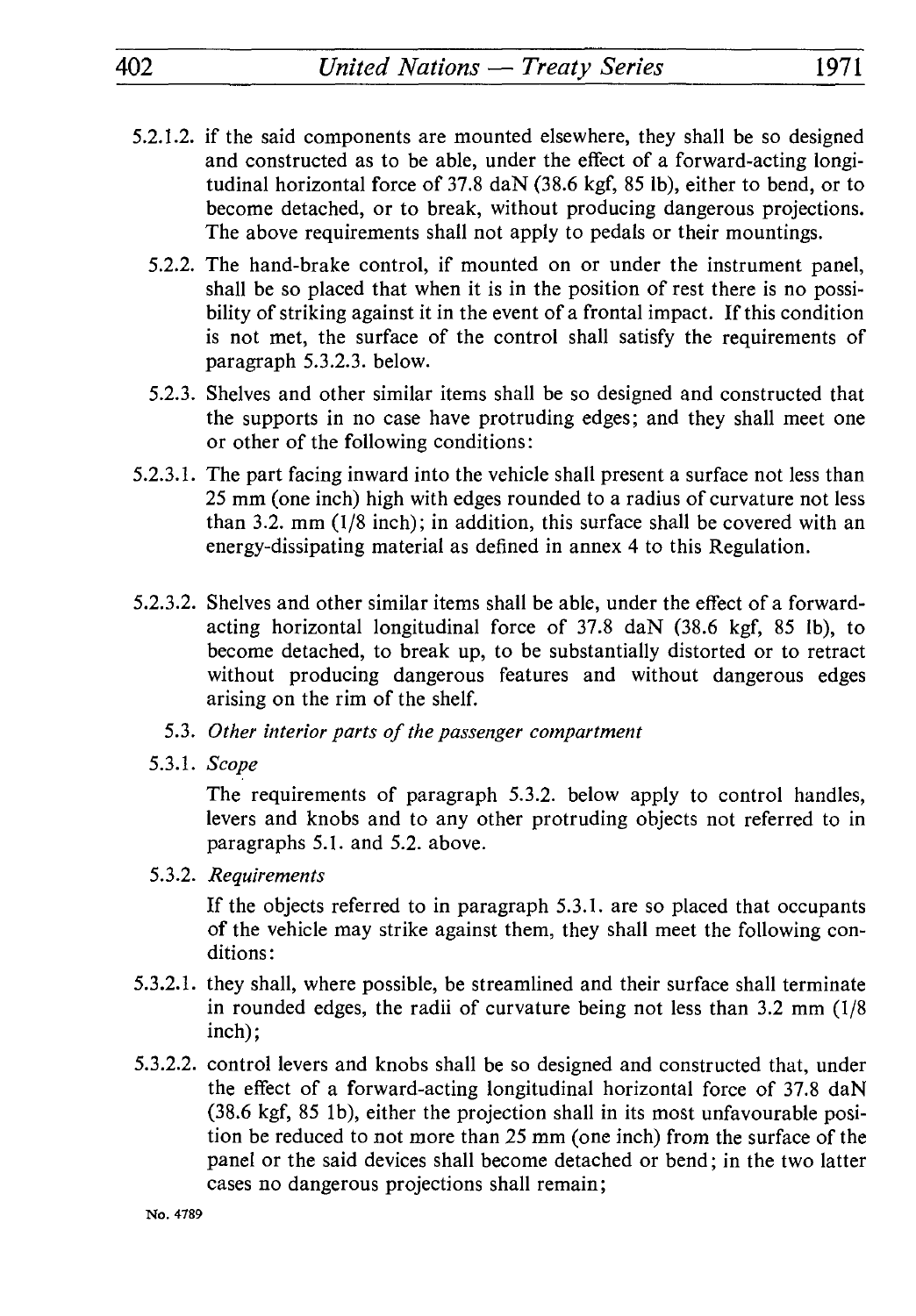# 404\_\_\_\_\_\_\_\_*United Nations Treaty Series*\_\_\_\_\_\_\_\_1971

- 5.3.2.3. the gear-lever knob, if in forward-gear positions it is not situated within the area defined in paragraph 2.3.1. above, and the hand-brake grip shall have a surface area of not less than 6.50 cm<sup>2</sup> (one square inch), as measured at a cross-section at right angles to the longitudinal horizontal direction, up to a distance of 6.5 mm (1/4 inch) from the part projecting furthest; the radii of curvature shall be not less than 3.2 mm (1/8 inch).
	- 5.3.3. The requirement in paragraph 5.3.2.3. shall not apply to floor-mounted hand-brake controls if the height of the grip in the position of rest is below a horizontal plane passing through the H point (see annex 5).
	- 5.3.4. The other elements of the vehicle's equipment not covered by the above paragraph such as scat slide rails, devices for regulating the horizontal or vertical part of the seat, devices for rolling up safety belts, etc., are not subject to any regulation if they are situated below a horizontal line passing through the H point of each seat whose occupant is likely to come into contact with such elements.
		- 5.4. *Roof*
	- 5.4.1. *Scope*
- 5.4.1.1. The requirements of paragraph 5.4.2. below apply to the inner face of the roof.
- 5.4.1.2. However, they do not apply to such parts of the roof as cannot be touched by a sphere 165 mm  $(6\frac{1}{2})$  inches) in diameter.
	- 5.4.2. *Requirements*
- 5.4.2.1. That part of the inner face of the roof which is situated above or forward of the occupants shall exhibit no dangerous roughness or sharp edges, directed rearwards or downwards. The width of the projecting parts shall not be less than the amount of their downward projection and the edges shall have a radius of curvature of not less than 5 mm (1/5 inch). In parti cular, the rigid roof sticks or ribs shall not project downwards more than 19 mm (3/4 inch).
- 5.4.2.2. If the roof sticks or ribs do not meet the requirements of paragraph 5.4.2.1., they shall be covered with an energy-dissipating material as prescribed in annex 4 to this Regulation.
	- 5.5. *Sliding roof*
	- 5.5.1. *Requirements*
- 5.5.1.1. The following requirements and those of paragraph 5.4. above concerning the roof shall apply to the sliding roof when it is in a closed position.
- 5.5.1.2. In addition, the opening and operating devices shall

**No. 4789**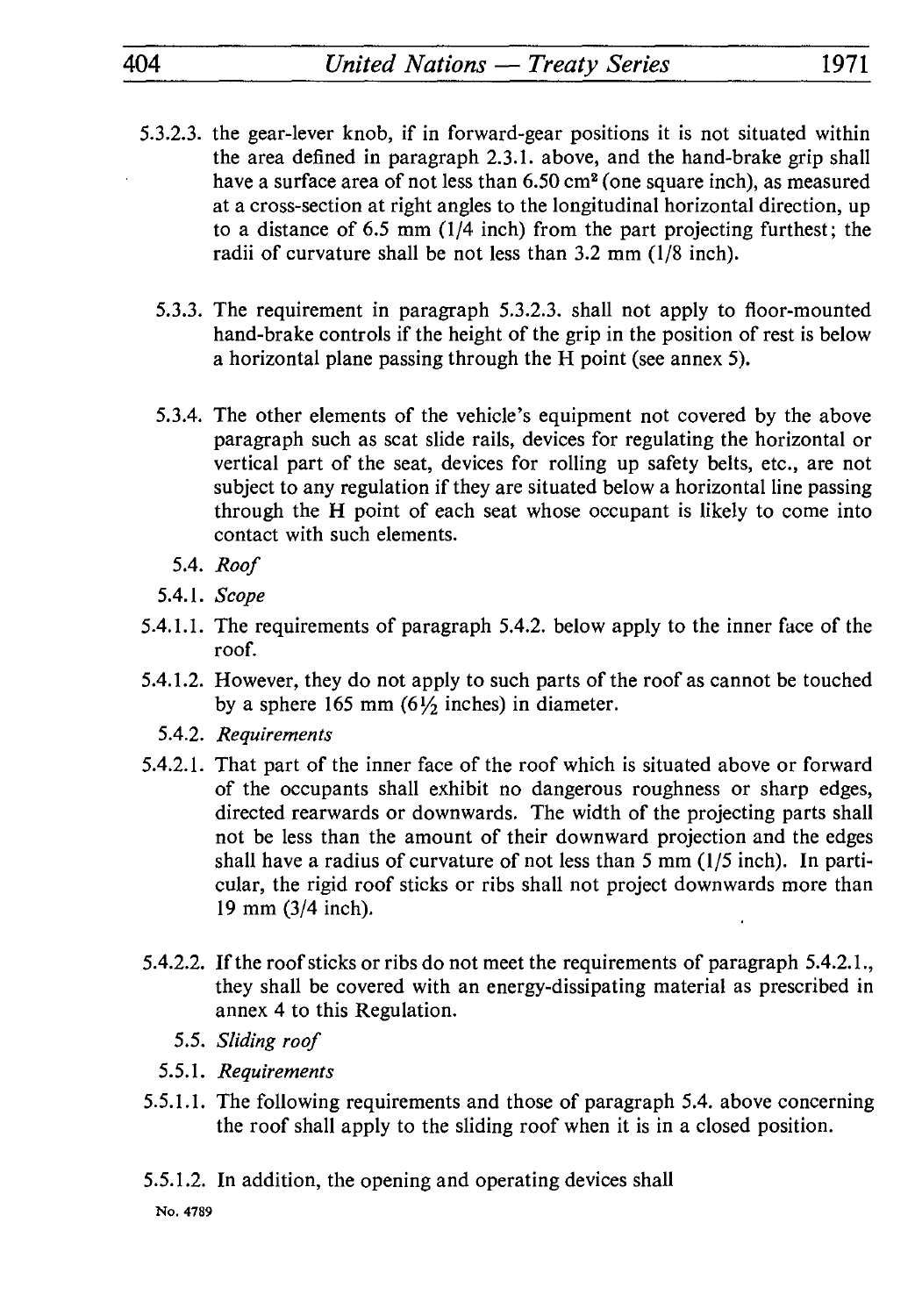# 406 *United Nations — Treaty Series* 1971

- 5.5.1.2.1. be so designed and constructed as to exclude accidental or inopportune operation as far as possible;
- 5.5.1.2.2. where possible, be streamlined and their surfaces shall terminate in rounded edges, the radii of curvature being not less than 5 mm (1/5 inch);
- 5.5.1.2.3. be accommodated, when in the position of rest, in areas which cannot be touched by a sphere 165 mm  $(6\frac{1}{2})$  inches) in diameter. If this condition cannot be met, the opening and operating devices shall, in the position of rest, either remain retracted or be so designed and constructed that, under the effect of a force of 37.8 daN (38.6 kgf, 8r Ib) applied in the direction of impact defined in annex 4 to this Regulation as the tangent to the trajectory of the headform, either the projection shall be reduced to not more than 25 mm (one inch) beyond the surface on which the devices are mounted or the devices shall become detached ; in the latter case no danger ous projections shall remain.
	- 5.6. *Convertible cars and cars with opening roof*
	- 5.6.1. In the case of convertible cars, the requirements of paragraph 5.4. shall apply only to the upper parts of the seat belt attachments.
	- 5.6.2. Cars with opening roof shall be subject to the requirements of paragraph 5.5., applicable to cars with sliding roof.
		- 5.7. *Rear parts of seats*
	- 5.7.1. *Requirements*
	- 5.7.1.1. The surface of the rear parts of seats shall exhibit no dangerous roughness or sharp edges likely to increase the risk or gravity of injury to the occu pants.
	- 5.7.1.2. Except as provided in paragraphs 5.7.1.2.1., 5.7.1.2.2. and 5.7.1.2.3., that part of the seat-back of the front seat which is in the head-impact zone defined in annex 1 shall be energy-dissipating, as prescribed in annex 4 to this Regulation. For determining the head-impact zone the front seats shall, if they are adjustable, be in the rearmost driving position with their inclinable backs in the normal driving position.
- 5.7.1.2.1. In the case of separate front seats the rear passengers' head-impact zone shall extend for 10 cm (4 inches) on either side of the seat centreline in the top part of the rear of the seat-back.
- 5.7.1.2.2. In the case of front bench seats the impact zone shall extend between longitudinal vertical planes 10 cm (4 inches) outboard of the centreline of each designated outboard seating position.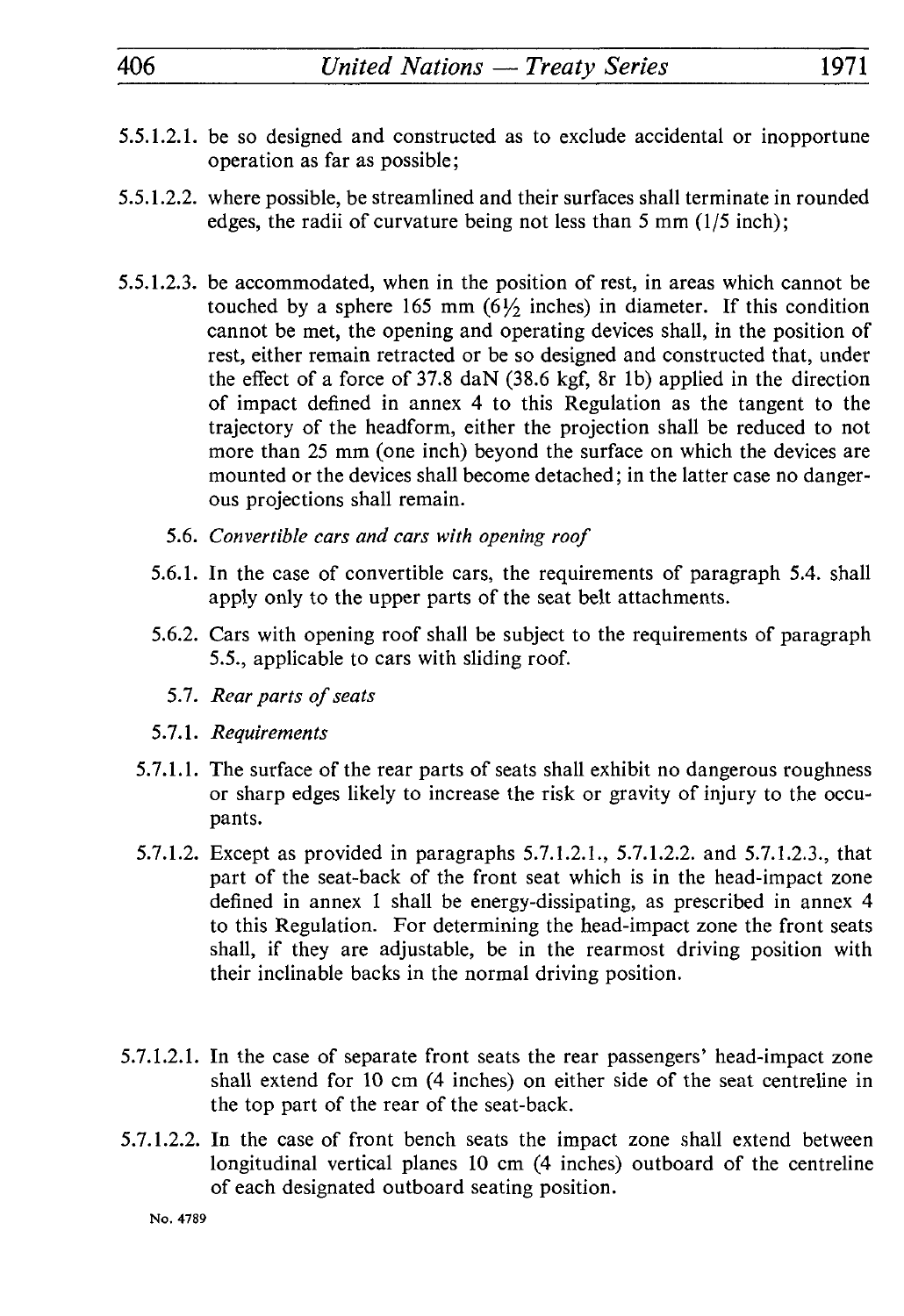- 5.7.1.2.3. In the head-impact zone outside the limits prescribed in paragraphs 5.7. *1.2.1.*  and 5.7.1.2.2. the structural parts of the seat shall be padded to avoid direct contact of the head with the structural members, which in these zones shall have a radius of curvature of not less than 5 mm (1/5 inch).
	- 5.7.2. These requirements shall not apply to the rearmost seats, to seats facing sidewards or rearwards, to back-to-back seats, or to folding or temporary seats.
		- 5.8. *Miscellaneous provisions*

The requirements of paragraph 5. shall apply, *mutatis mutandis,* to such equipment not specifically mentioned as is fitted to and supplied with the vehicle by the manufacturer and is capable of being touched by a sphere 165 mm  $(6\frac{1}{2})$  inches) in diameter.

- 6. MODIFICATIONS OF THE VEHICLE TYPE
- 6.1. Every modification of the vehicle type shall be notified to the administrative department which approved the vehicle type. The department may then either:
- 6.1.1. consider that the modifications made are unlikely to have an appreciable adverse effect; or
- 6.1.2. require a further test report from the technical service responsible for conducting the tests.
	- 6.2. Notice of confirmation of approval, specifying the modifications, or of refusal of approval shall be communicated by the procedure specified in paragraph 4.3. above to the Parties to the Agreement which apply this Regulation.
		- 7. CONFORMITY OF PRODUCTION
	- 7.1. Every vehicle bearing an approval mark as prescribed under this Regulation shall conform to the vehicle type approved.
	- 7.2. In order to verify conformity as prescribed in paragraph 7.1. above, a vehicle bearing the approval mark required by this Regulation shall be taken from the series.
	- 7.3. Production shall be deemed to conform to the requirements of this Regu lation if the requirements of paragraph 5. above are met.
		- 8. PENALTIES FOR NON-CONFORMITY OF PRODUCTION
	- 8.1. The approval granted in respect of a vehicle type pursuant to this Regula tion may be withdrawn if the requirement laid down in paragraph 7.1. is not complied with or if the vehicle fails to pass the checks prescribed in paragraph 7. above.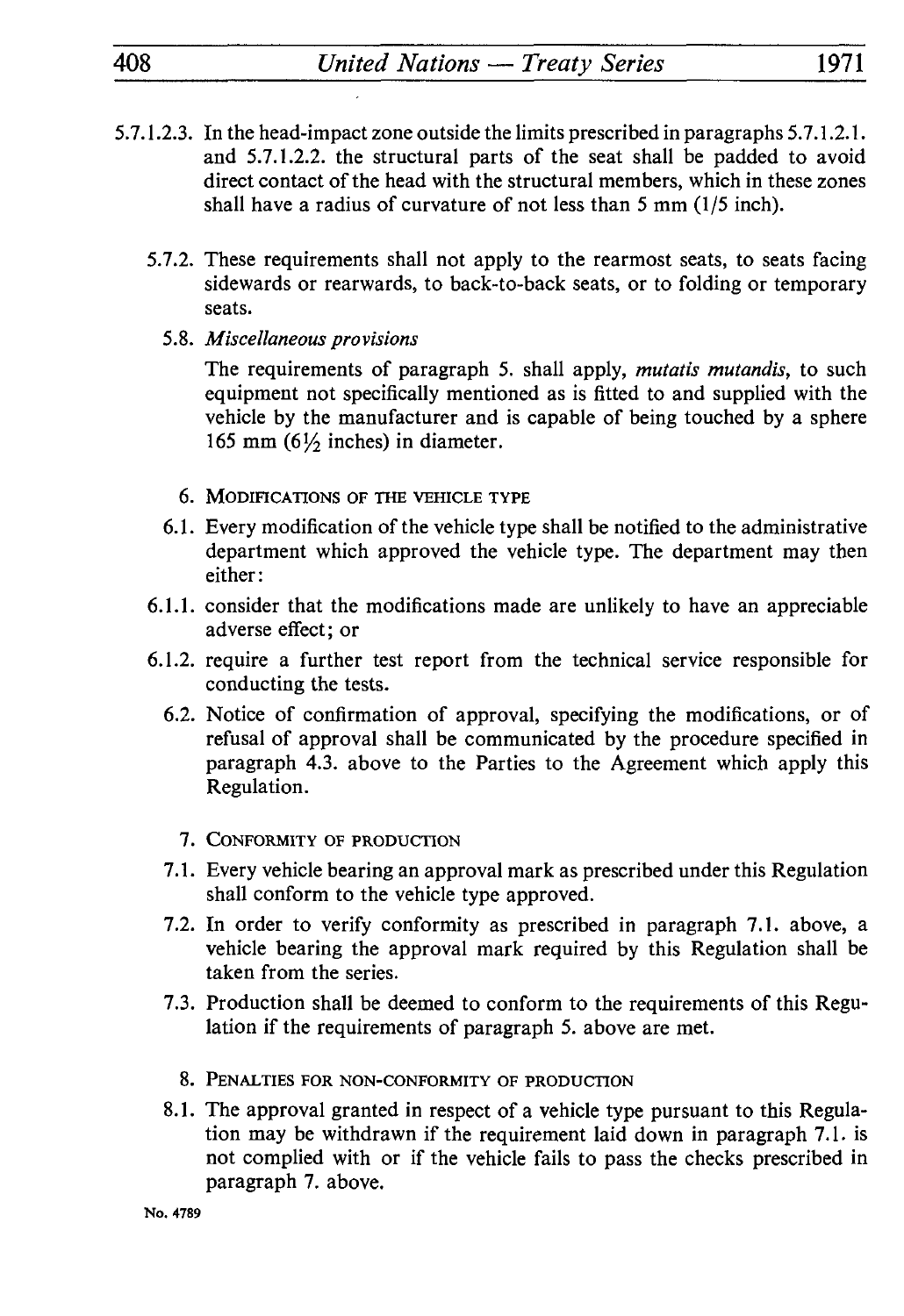- 1.2. If a Party to the Agreement which applies this Regulation withdraws an approval it has previously granted, it shall forthwith notify the other Contracting Parties applying this Regulation thereof by means of a copy of the approval form bearing at the end, in large letters, the signed and dated annotation " APPROVAL WITHDRAWN ".
	- 9. NAMES AND ADDRESSES OF TECHNICAL SERVICES CONDUCTING APPROVAL TESTS, AND OF ADMINISTRATIVE DEPARTMENTS

The Parties to the Agreement applying this Regulation shall communicate to the Secretariat of the United Nations the names and addresses of the technical services conducting approval tests and of the administrative departments which grant approval and to which forms certifying approval or refusal or withdrawal of approval, issued in other countries, are to be sent.

## ANNEX 1

#### DETERMINATION OF THE HEAD-IMPACT ZONE

- 1. The head-impact zone comprises all the non-glazed surfaces of the interior of a vehicle which are capable of entering into static contact with a spherical head 165 mm  $(6\frac{1}{2})$  inches) in diameter that is an integral part of measuring apparatus whose dimension from the pivotal point of the hip to the top of the head is continuously adjustable between 736 mm (29 inches) and 840 mm (33 inches).
- 2. The aforesaid zone shall be determined by the following procedure or its graphic equivalent :
- 2.1. The pivotal point of the measuring apparatus shall be placed as follows for each seating position for which the manufacturer has made provision :
- 2.1.1. In the case of sliding seats:
- 2.1.1.1. at the H point (see annex 5), and
- 2.1.1.2. at a point situated horizontally 127 mm (5 inches) forward of the H point and at a height resulting from the variation in the height of the H point caused by a forward shift of 127 mm (5 inches) or of 19 mm (3/4 inch).
	- 2.1.2. In the case of non-sliding seats, at the H point of the seat considered.
		- 2.2. For each value of the dimension from the pivotal point to the top of the head which the test apparatus and the interior dimensions of the vehicle jointly allow, all the points of contact situated above the lower edge of the windscreen and forward of the H point shall be determined.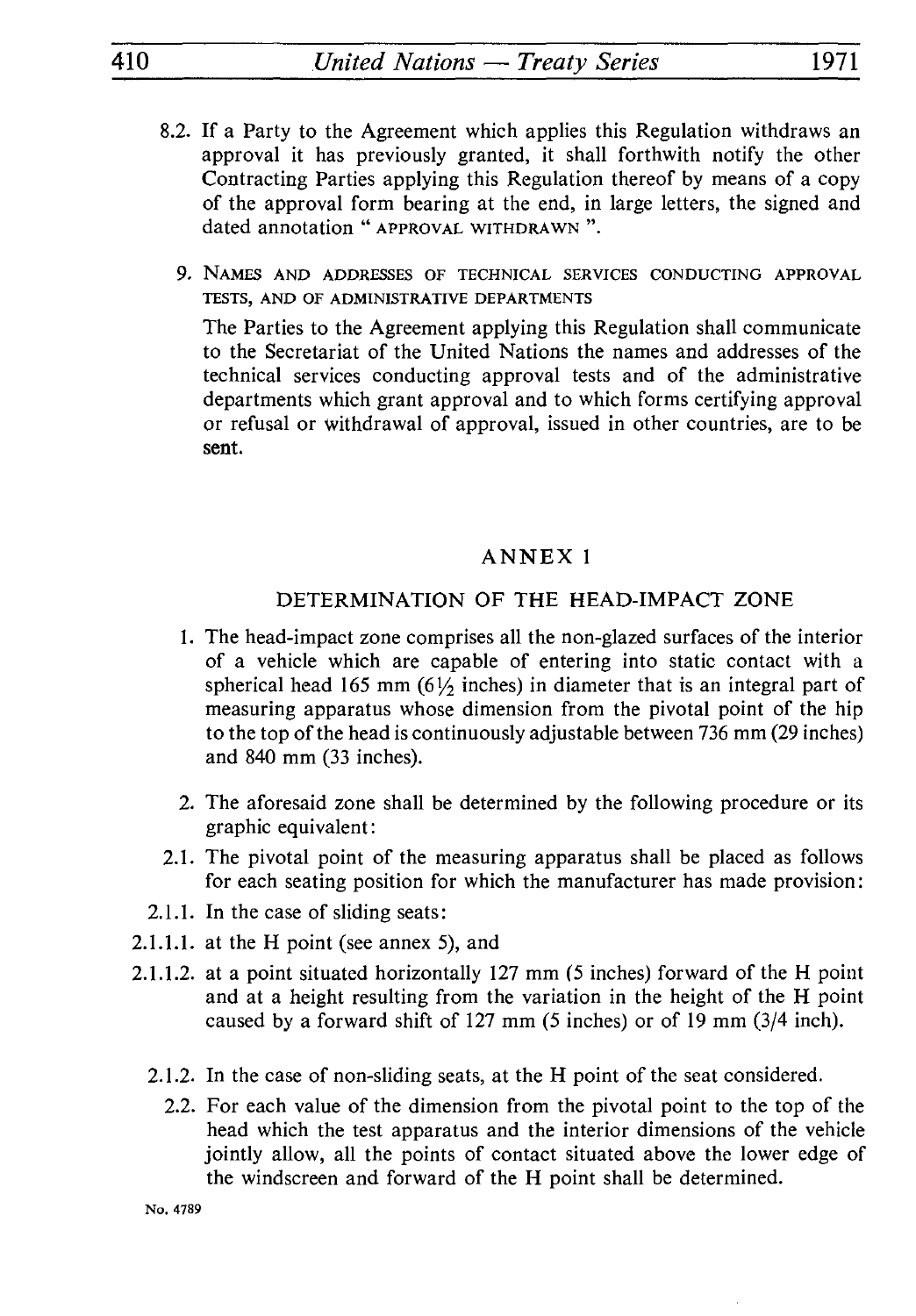- 2.3. If there is no point of contact in the case of adjustment within the above limits, with the test apparatus vertical, possible points of contact shall be determined by pivoting the measuring apparatus forwards and downwards through all arcs in vertical planes as far as  $90^{\circ}$  for the vertical plane perpendicular to the longitudinal vertical plane of the vehicle and passing through the H point.
	- 3. A " point of contact " is a point at which the head of the apparatus touches a part of the interior of the vehicle. The maximum downward movement shall be downward movement to a position where the head is tangential to a horizontal plane situated 25.4 mm (one inch) above the H point.

(Maximum format: A 4 (210  $\times$  297 mm))



NAME OF ADMINISTRATION

*Communication concerning the approval (or refusal or withdrawal of approval) of a vehicle type with regard to its interior fittings, pursuant to Regulation No. 21*

Approval No.

| oval No.                                                                                                        |  |
|-----------------------------------------------------------------------------------------------------------------|--|
| 1. Trade name or mark of the power-driven vehicle $\dots \dots \dots$                                           |  |
|                                                                                                                 |  |
| 3. Manufacturer's name and address                                                                              |  |
| 4. If applicable, name and address of manufacturer's representative                                             |  |
| المتالف المتالم المتالف المتالف المتالف المتالف المتالف المتالف المتالف المتالف المتالف المتالف المتالف المتالف |  |
|                                                                                                                 |  |
|                                                                                                                 |  |
|                                                                                                                 |  |
| 7. Technical service conducting approval tests                                                                  |  |
|                                                                                                                 |  |
| 8. Date of report issued by that service                                                                        |  |
|                                                                                                                 |  |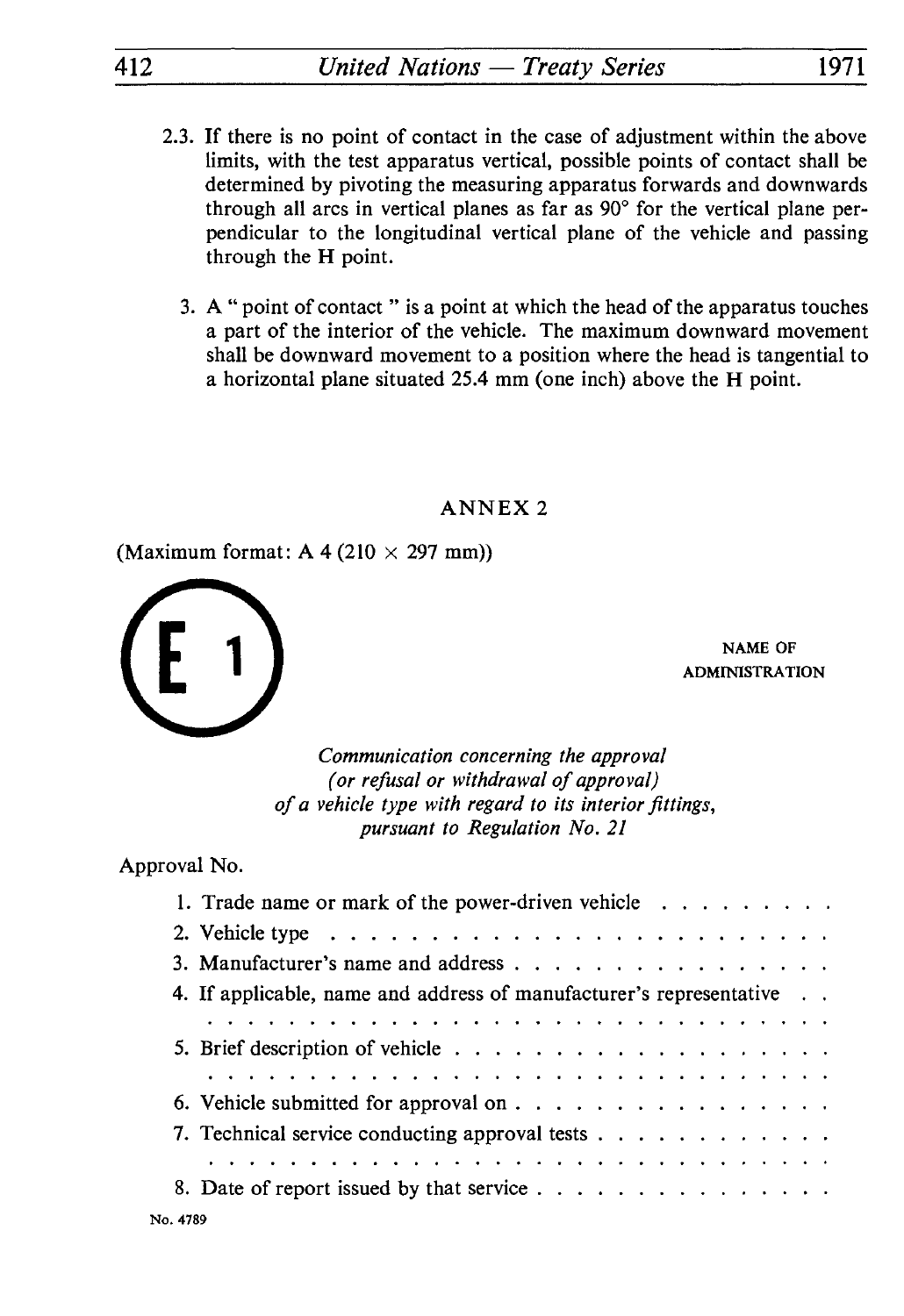Approval No. *(continued)*

| roval No. (continued)                                                                                                                                            |
|------------------------------------------------------------------------------------------------------------------------------------------------------------------|
|                                                                                                                                                                  |
|                                                                                                                                                                  |
| 11. Position of approval mark on vehicle.                                                                                                                        |
|                                                                                                                                                                  |
|                                                                                                                                                                  |
|                                                                                                                                                                  |
| 15. The following documents, bearing the approval number shown above,<br>are annexed to this communication: $\ldots$ , $\ldots$ , $\ldots$ , $\ldots$ , $\ldots$ |
| drawings, diagrams and plans of the vehicle and of its passenger                                                                                                 |
| exploded view or photograph of the vehicle and of its passenger                                                                                                  |
|                                                                                                                                                                  |

# ANNEX 3

# ARRANGEMENT OF THE APPROVAL MARK



The above approval mark affixed to a vehicle shows that, pursuant to Regulation No. 21, the vehicle type concerned has, with regard to its interior fittings, been ap proved in the Netherlands (E 4) under approval number 2439.

<sup>\*</sup> Strike out what does not apply.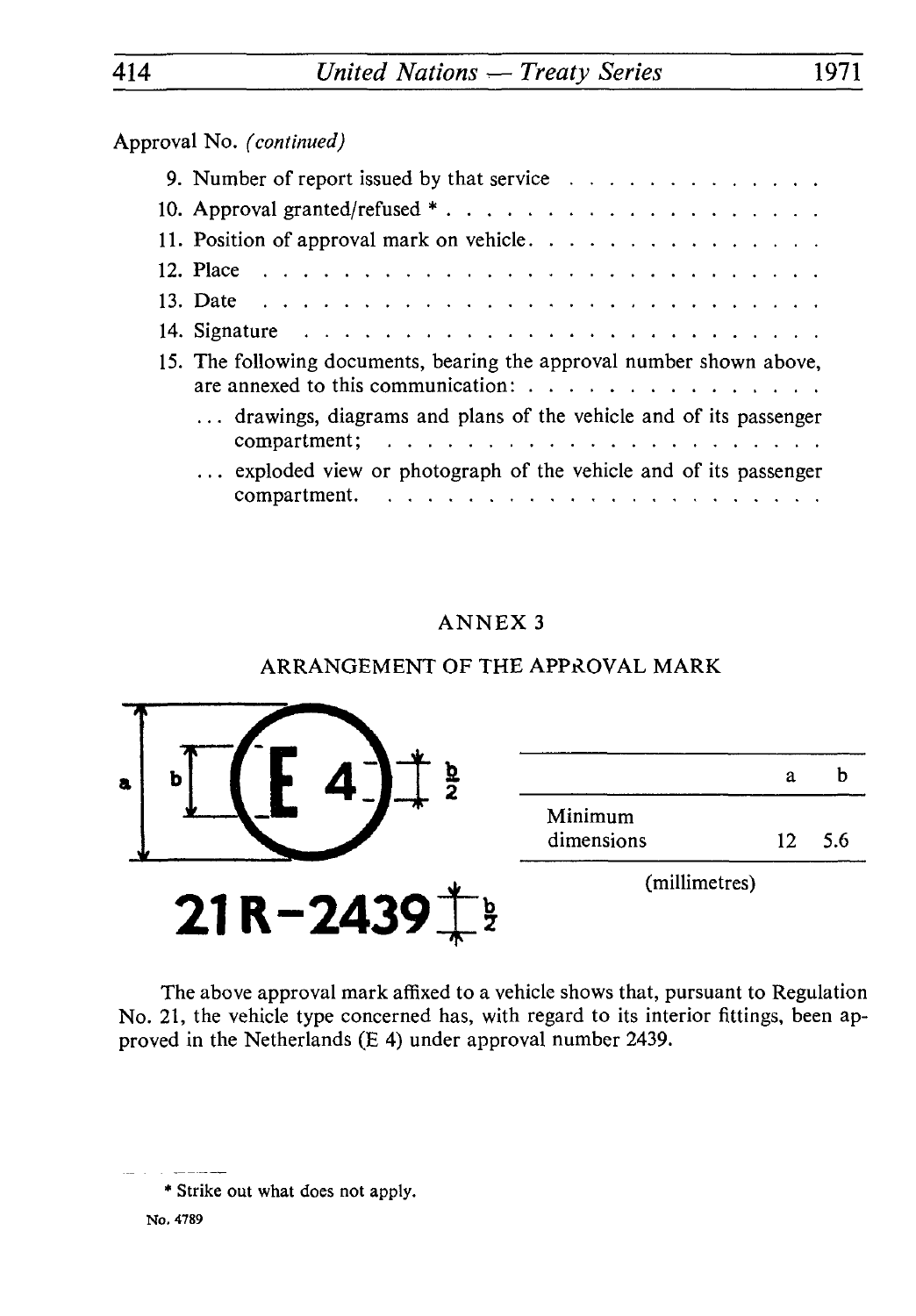#### PROCEDURE FOR TESTING ENERGY-DISSIPATING MATERIALS

- 1. *Setting up; test apparatus; procedure*
- 1.1. *Setting up*
- 1.1.1. The component made of energy-dissipating material shall be mounted and tested on the structural supporting member on which it is to be installed on the vehicle. The test shall preferably be carried out, where possible, directly on the body. The structural member, or the body, shall be firmly attached to the test bench so that it does not move under impact.
- 1.1.2. However, at the manufacturer's request the component may be mounted on a fitting simulating installation on the vehicle, on condition that the assembly comprising the component and the fitting has the same geome trical arrangement as, and a degree of rigidity not lower and an energydissipating capacity not higher than those of, the real assembly comprising the component and the structural supporting member.
	- 1.2. *Test apparatus*
- 1.2.1. This apparatus consists of a pendulum whose pivot is supported by ball bearings and whose reduced mass \* at its centre of percussion is 6.8 kg (15 pounds). The lower extremity of the pendulum consists of a rigid headform 165 mm  $(6\frac{1}{2})$  inches) in diameter whose centre is identical with the centre of percussion of the pendulum.
- 1.2.2. The headform shall be fitted with two accelerometers and a speed transducer all capable of measuring values in the direction of impact.
	- 1.3. *Recording instruments*

The recording instruments used shall be such that measurements can be made with the following degrees of accuracy:

- 1.3.1. Acceleration:
- Acceleration:<br>  $-$  accuracy =  $\pm$  5 % of the real value;  $\text{L}$  accuracy =  $\pm$  5 % of the real value;<br>  $\text{L}$  frequency response = up to 1,000 Hz;
	-
	- frequency response = up to 1,000 Hz;<br>- cross-axis sensitivity = 5 % of the lowest point on the scale.
- 1.3.2. Speed:
- Speed:<br>  $\frac{25}{3}$  accuracy =  $\pm 2.5$  % of the real value;
	- speed:<br>
	 accuracy =  $\pm$  2.5 % of the real  $\pm$  sensitivity = 0.5 km/h (0.3 mph).

<sup>\*</sup> *Note:* The relationship of the reduced mass " mr " of the pendulum to the total mass " m " of the pendulum at a distance " a " between the centre of percussion and the axis of rotation and at a distance " $\ell$ " between the centre of gravity and the axis of rotation is given by the formula:  $m_r = m^l$ .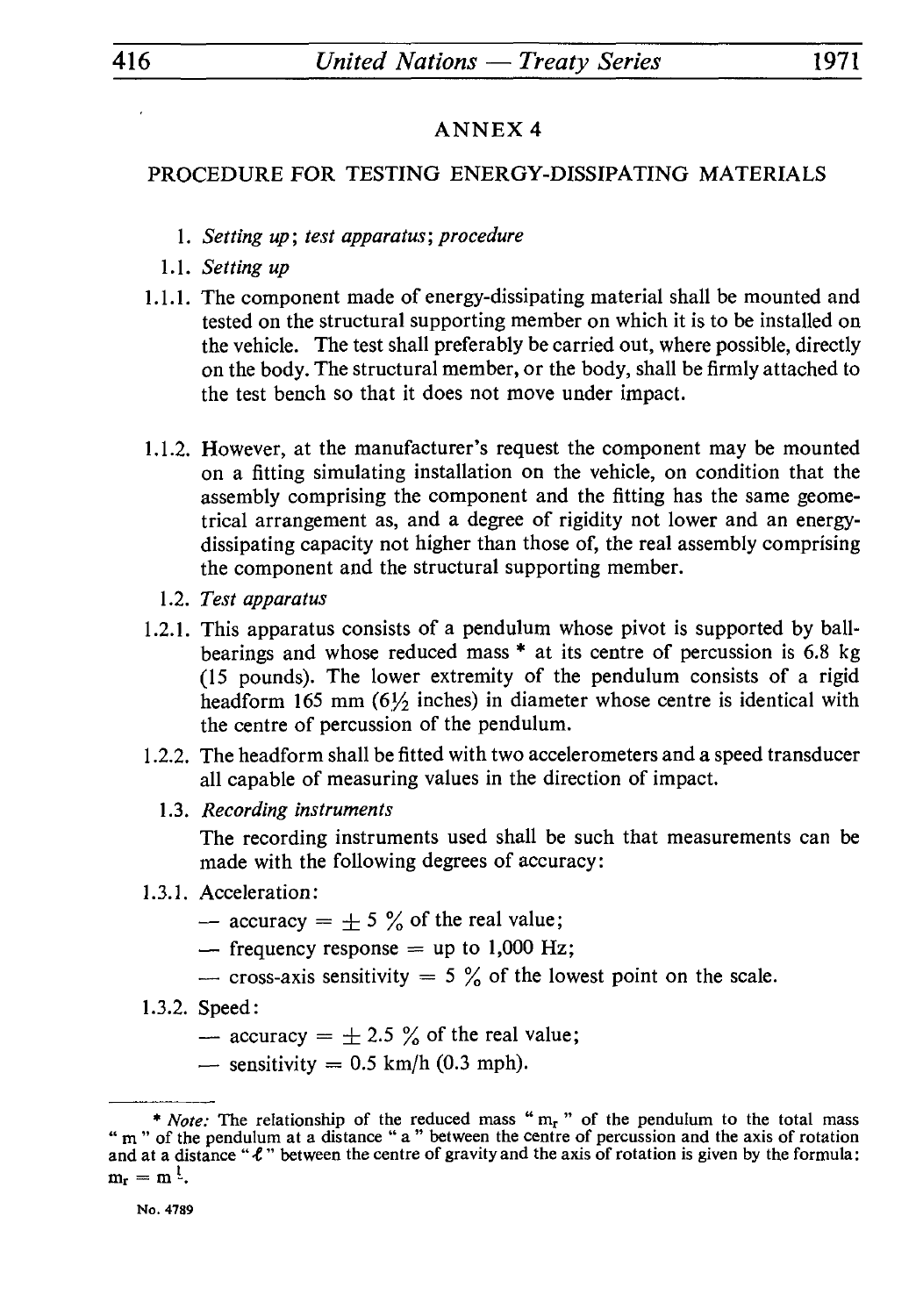- 1.3.3. Indentation of the test component by the headform:
- Indentation of the test component by the<br>
 accuracy =  $\pm$  5 % of the real value;<br>
constitution = 1 mm (0.04 inch) = accuracy =  $\pm$  5 % of the real<br>= sensitivity = 1 mm (0.04 inch).
	-
- 1.3.4. Time recording:
- $t_{\text{time}}$  sensitivity = 1 mm (0.04 inch).<br>Time recording:<br> $-$  the instrumentation shall enable the action to be recorded throughout its duration and readings to be made to within one thousandth of a second ;
	- $\frac{1}{x}$  the beginning of the impact at the moment of first contact between the headform and the test component shall be noted on the recordings used for analysing the test.
	- 1.4. *Test procedure*
- 1.4.1. At every point of impact on the surface to be tested the direction of impact is the tangent to the trajectory of the headform of the measuring apparatus defined in annex 1.
- 1.4.2. Where the angle between the direction of impact and the perpendicular to the surface at the point of impact is  $5<sup>o</sup>$  or less, the test shall be carried out in such a way that the tangent to the trajectory of the centre of percus sion of the pendulum coincides with the direction of impact. The headform shall strike the test component at a speed of 24.1 km/h (15 mph); this speed shall be achieved either by the mere energy of propulsion or by using an additional impelling device.
- 1.4.3. Where the angle between the direction of impact and the perpendicular to the surface at the point of impact is more than  $5<sup>o</sup>$ , the test may be carried out in such a way that the tangent to the trajectory of the centre of percus sion of the pendulum coincides with the perpendicular to the point of impact. The test speed shall then be reduced to the value of the normal component of the speed prescribed in paragraph 1.4.2.
	- 2. *Results*

In tests carried out according to the above procedures, the deceleration of the headform shall not exceed 80 g continuously for more than 3 millisec onds. The deceleration rate taken shall be the average of the readings of the two decelerometers.

- 3. *Equivalent procedures*
- 3.1. Equivalent test procedures shall be permitted on condition that the results required in paragraph 2. above can be obtained.
- 3.2. Responsibility for demonstrating the equivalence of a method other than that described in paragraph 1. shall rest with the person using such a method.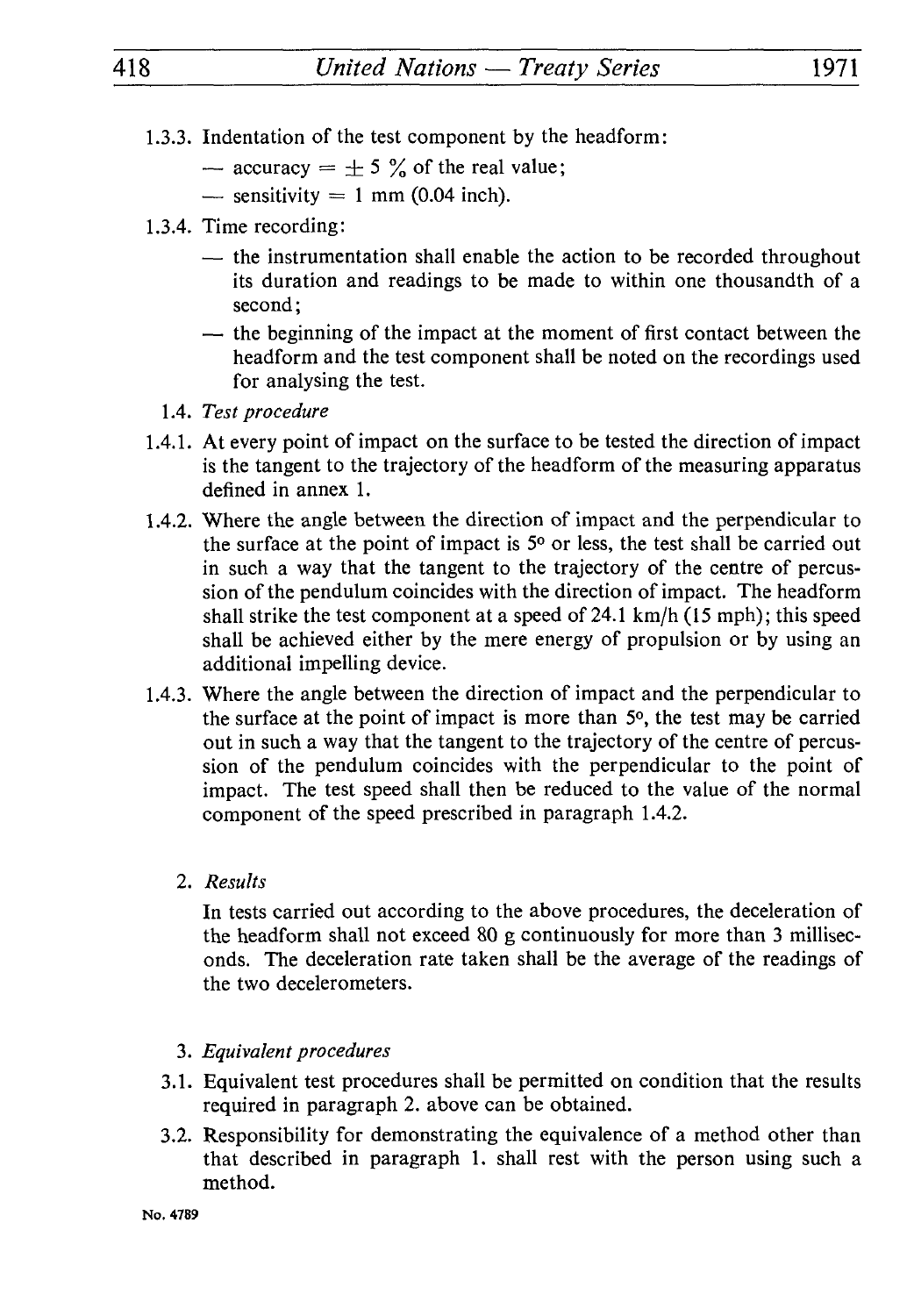#### PROCEDURE FOR DETERMINING THE H POINT AND CHECKING THE RELATIVE POSITION OF POINTS R AND H

- 1. *Definitions*
- 1.1. The H point, which indicates the position in the passenger compartment of a seated occupant, is the trace, in a longitudinal vertical plane, of the theoretical axis of rotation between the leg and the torso of the human body, represented by a manikin.
- 1.2. The R point, being the " seating reference point ", is the manufacturer's design reference point which:
- 1.2.1. establishes the rearmost normal driving or riding position of each seat provided by the vehicle manufacturer;
- 1.2.2. has co-ordinates established relative to the designed vehicle structure;
- 1.2.3. simulates the position of pivot centre of the human torso and thigh (the H point).
	- 2. *Determination of H points*
	- 2.1. An H point shall be determined for each seat provided by the vehicle manufacturer. When the seats in the same row can be regarded as similar (bench seat, identical seats, etc.), only one H point shall be determined for each row of seats, the manikin described in paragraph 3. below being seated in a place regarded as representative for the row. This place shall be:
- 2.1.1. in the case of the front row, the driver's seat;
- 2.1.2. in the case of the rear row (or rows), an outside seat.
	- 2.2. When an H point is being determined, the seat in question shall be placed in the rearmost normal position provided by the manufacturer for driving or riding, the back, if adjustable, being locked in a position corresponding, as nearly as possible, to a 25<sup>°</sup> rearward inclination, in relation to the vertical, of the reference line of the torso of the manikin described in paragraph 3. below, unless otherwise specified by the manufacturer.
		- 3. *Description of the manikin*
	- 3.1. A three-dimensional manikin of a weight and contour corresponding to those of an adult male of average height shall be used. Such a manikin is depicted in figures 1 and 2 of the appendix to this annex.
	- 3.2. The manikin shall comprise: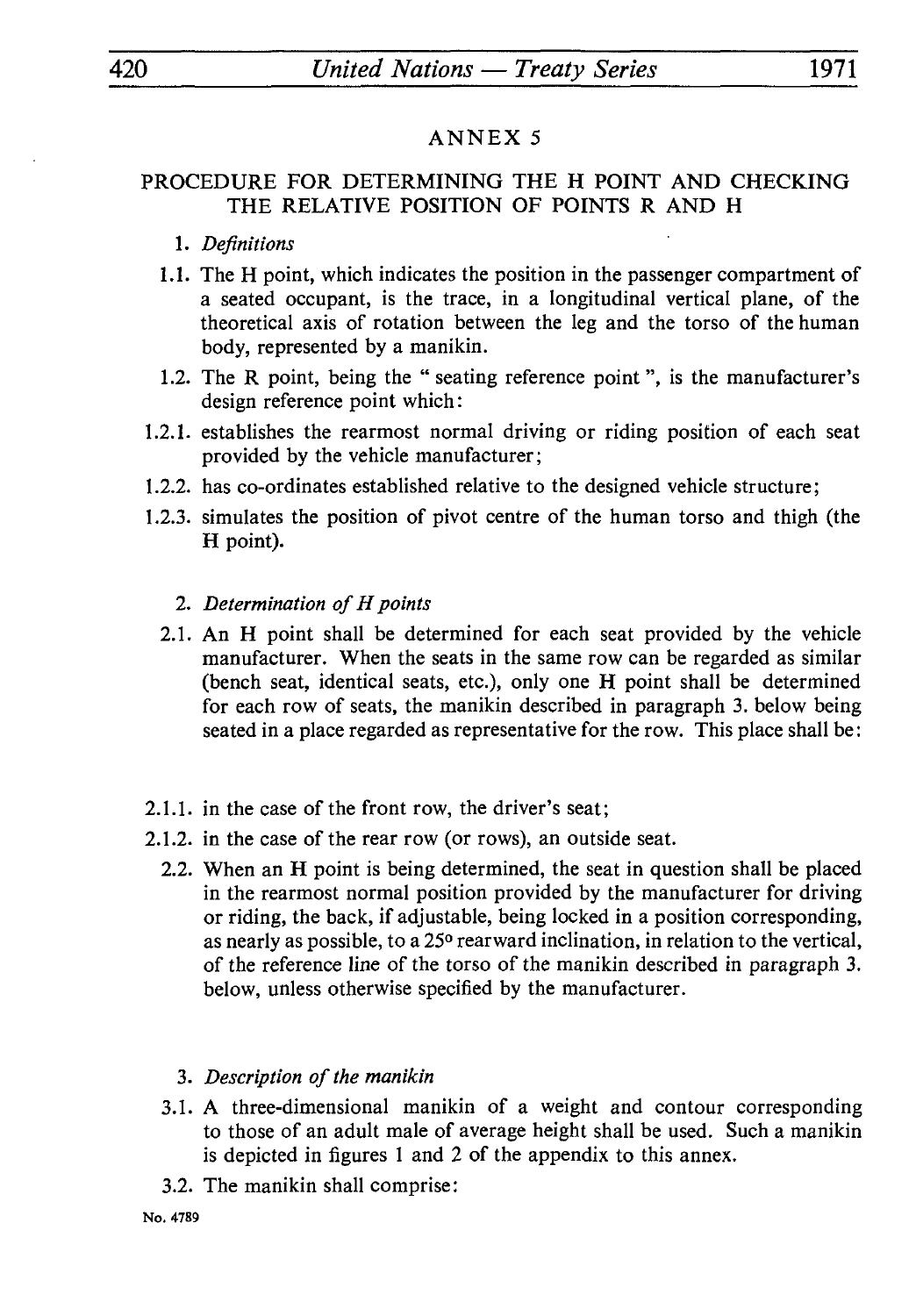- 3.2.1. Two components, one simulating the back and the other the seat of the body, pivoting on an axis representing the axis of rotation between the torso and the thigh. The trace of this axis on the side of the manikin is the manikin's H point;
- 3.2.2. two components simulating the legs and pivotally attached to the com ponent simulating the seat;
- 3.2.3. two components simulating the feet and connected to the legs by pivotal joints simulating ankles;
- 3.2.4. in addition, the component simulating the seat shall be provided with a level enabling its transverse orientation to be verified.
	- 3.3. Body segment weights shall be attached at appropriate points correspond ing to the relevant centres of gravity, so as to bring the total weight of the manikin up to about 75.8 kg (167 Ib). Details of the various weights are given in the table on figure 2 of the appendix to this annex.
		- 4. *Setting up the manikin*

The three-dimensional manikin shall be set up in the following manner;

- 4.1. The vehicle is levelled and the seats are adjusted as prescribed in paragraph 2.2. above.
- 4.2. The seat to be tested is covered with a piece of cloth to facilitate correct setting up of the manikin.
- 4.3. The manikin is placed on the seat concerned, the pivotal axis being per pendicular to the longitudinal plane of symmetry of the vehicle.
- 4.4. The feet of the manikin are placed as follows :
- 4.4.1. in the front seats so that the level verifying the transverse orientation of the seat of the manikin is restored to the horizontal;
- 4.4.2. in the rear seats, the feet are as far as possible so arranged as to be in contact with the front seats. If the feet then rest on parts of the floor which are at different levels, the foot which first comes into contact with the front seat serves as a reference point, and the other foot is so arranged that the level verifying the transverse orientation of the seat of the manikin is restored to the horizontal;
- 4.4.3. if the H point is being determined at a centre seat, the feet are placed one on each side of the tunnel.
	- 4.5. The weights are placed on the thighs, the transverse level of the seat of the manikin is restored to the horizontal, and the weights are placed on the seat of the manikin.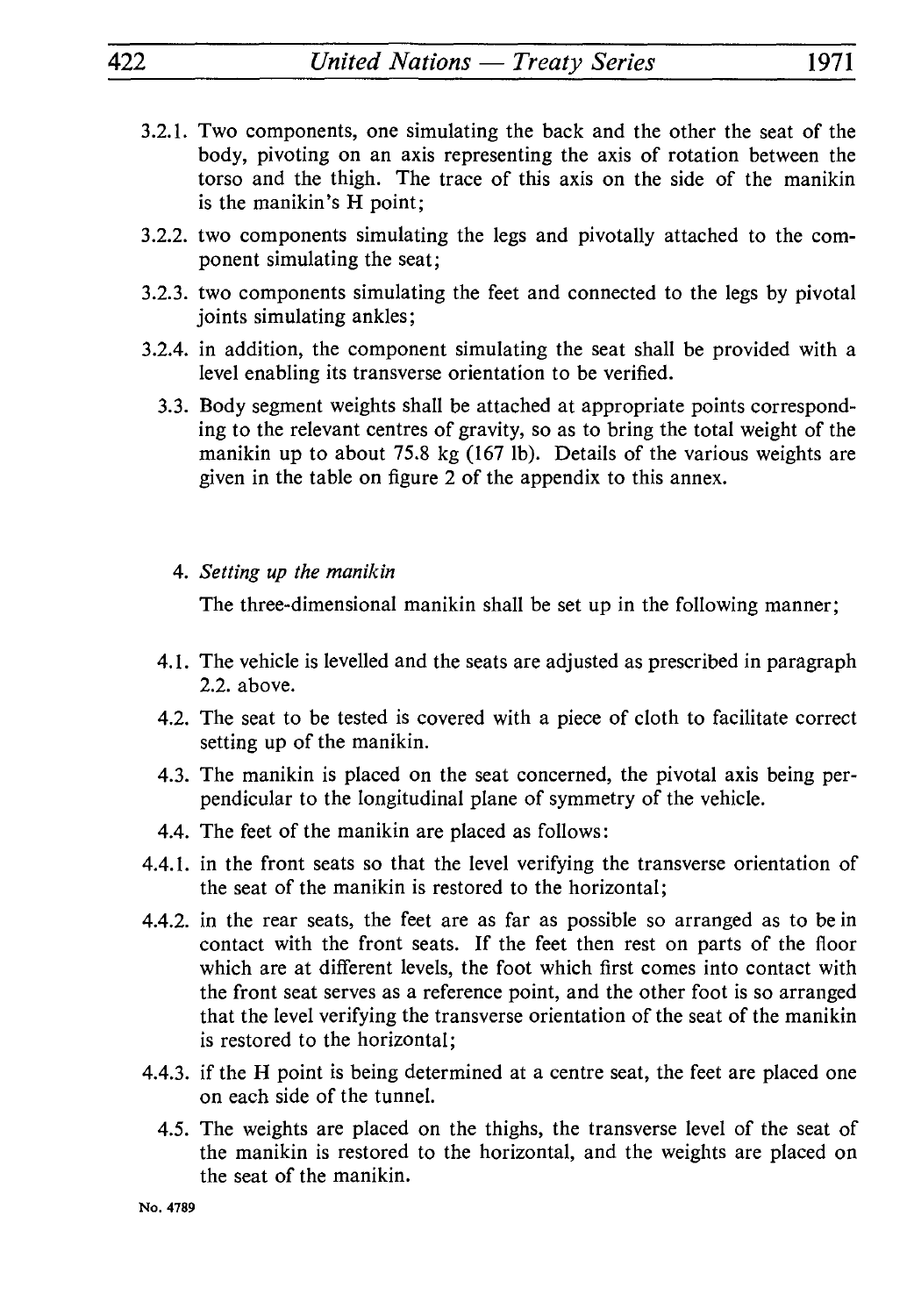- 4.6. The manikin is moved away from the seat back by means of the knee-pivot bar, and the back is tilted forwards. The manikin is re-positioned on the seat of the vehicle by being slid backwards on its seat until resistance is encountered, the back of the manikin then being replaced against the seat back.
- 4.7. A horizontal load of  $10 \pm 1$  daN ( $10 \pm 1$  kgf,  $22 \pm 2$  lb) is applied to the manikin twice. The direction and point of application of the load are shown by a black arrow on figure 2 of the appendix.
- 4.8. The weights are installed on the right and left sides, and the torso weights are then placed in position. The transverse level of the manikin is kept horizontal.
- 4.9. The manikin being kept horizontal in the transverse direction, the back is tilted forwards until the torso weights are above the H point, so as to eliminate any friction with the seat back.
- 4.10. The back of the manikin is gently moved rearwards so as to complete the setting-up operation; the transverse level of the manikin must be horizontal. If it is not, the procedure described above is repeated.
	- 5. *Results*
	- 5.1. When the manikin has been set up as described in paragraph 4. above, the H point of the vehicle seat concerned is the H point on the manikin.
	- 5.2. Each of the co-ordinates of the H point shall be measured as accurately as possible. The same applies to the co-ordinates representing specific points of the passenger compartment. The projections of these points on a vertical longitudinal plane shall then be plotted on a graph.
		- 6. *Checking of the relationship between the R and the H points*
	- *6.* 1. The results obtained under paragraph 5.2. for the H point must be compared with the co-ordinates of the R point as supplied by the vehicle manufacturer.
	- 6.2. The checking of the relationship between the two points will be considered satisfactory for the particular seating position in question, provided the H point co-ordinates lie within a longitudinal rectangle whose horizontal and vertical sides are 30 mm (1.2 inch) and 20 mm (0.8 inch) respectively, and whose diagonals intersect at the R point. If this condition is met, the R point will be used for the test and, if necessary, the manikin will be so adjusted that the H point coincides with the R point.
	- 6.3. If the H point does not lie within the rectangle described in paragraph 6.2. above, two further determinations of the H point shall be carried out (three in all). If two of the three points so determined lie within the rec tangle, the result of the test will be considered satisfactory.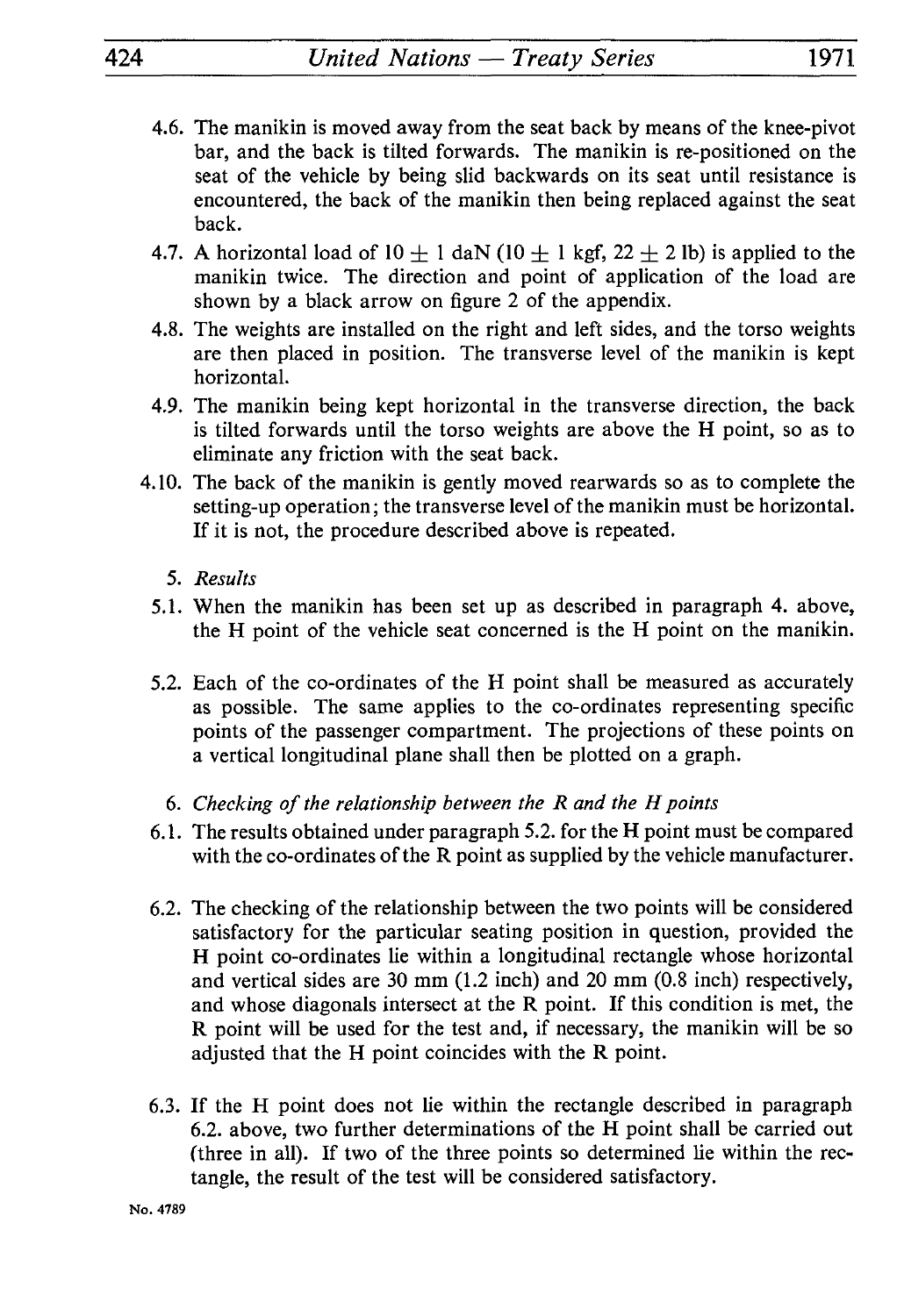- 6.4. If at least two of the three points determined lie outside the rectangle, the result of the test will be considered unsatisfactory.
- 6.5. In the situation described in paragraph 6.4. above, or when verification is not feasible because the vehicle manufacturer has failed to provide data on the position of the R point, the mean result of three determinations of the H point may be used and considered applicable in all cases where the R point is mentioned in this Regulation.
- 6.6. When checking the relationship of the R and the H points in a vehicle in current production, the rectangle mentioned in paragraph 6.2. above shall be replaced by a 50 mm (2 inches) square.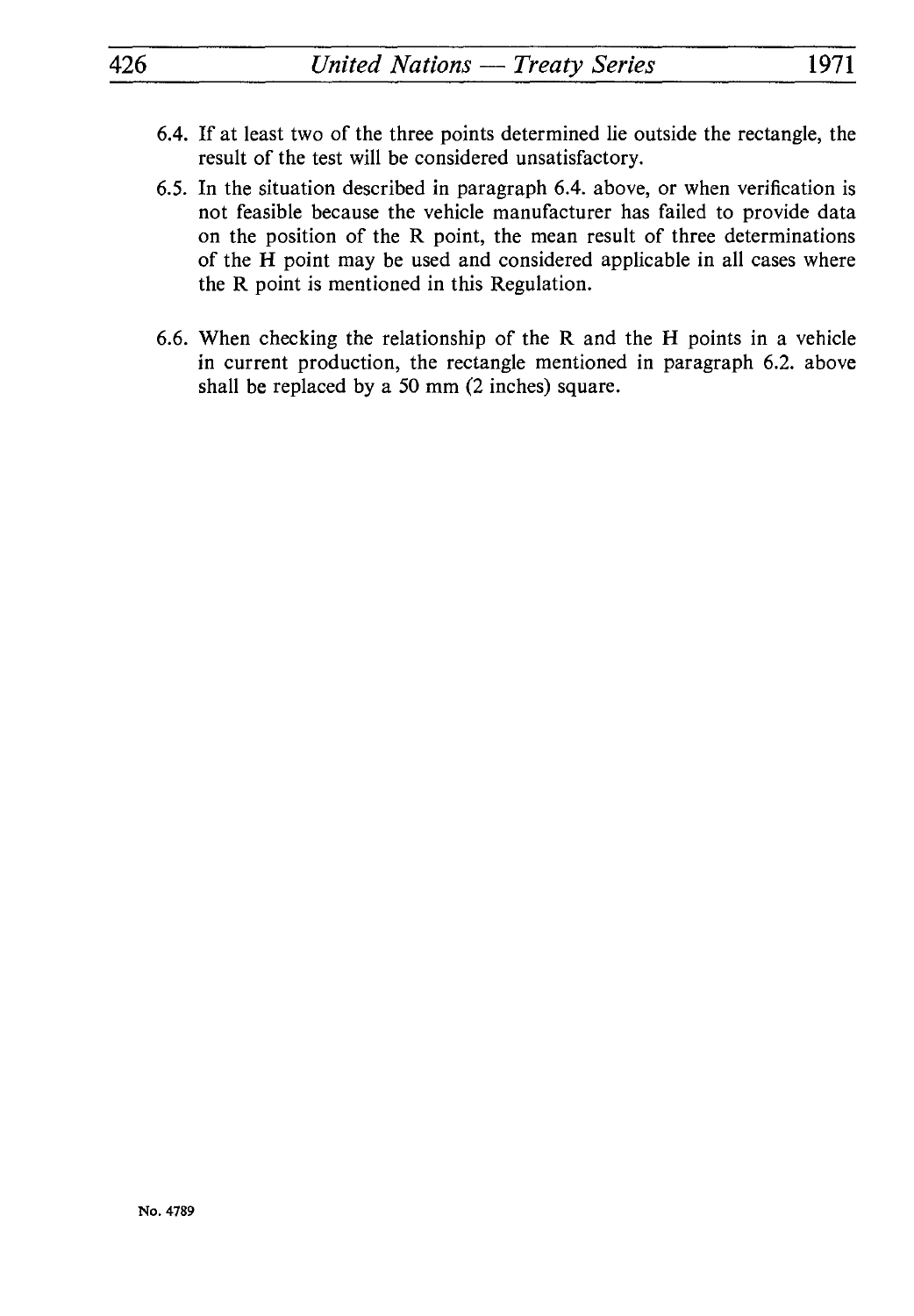

Fig. 1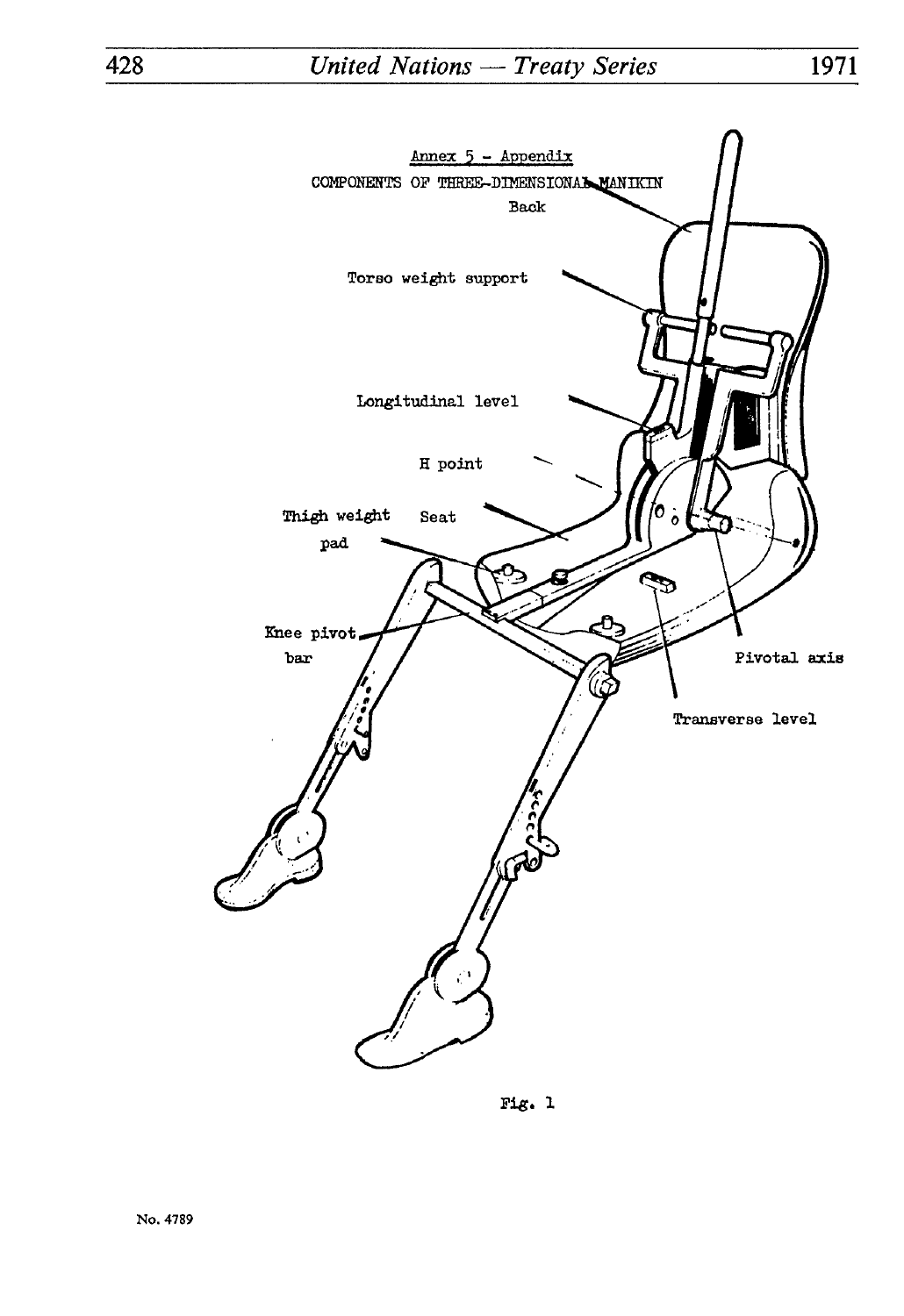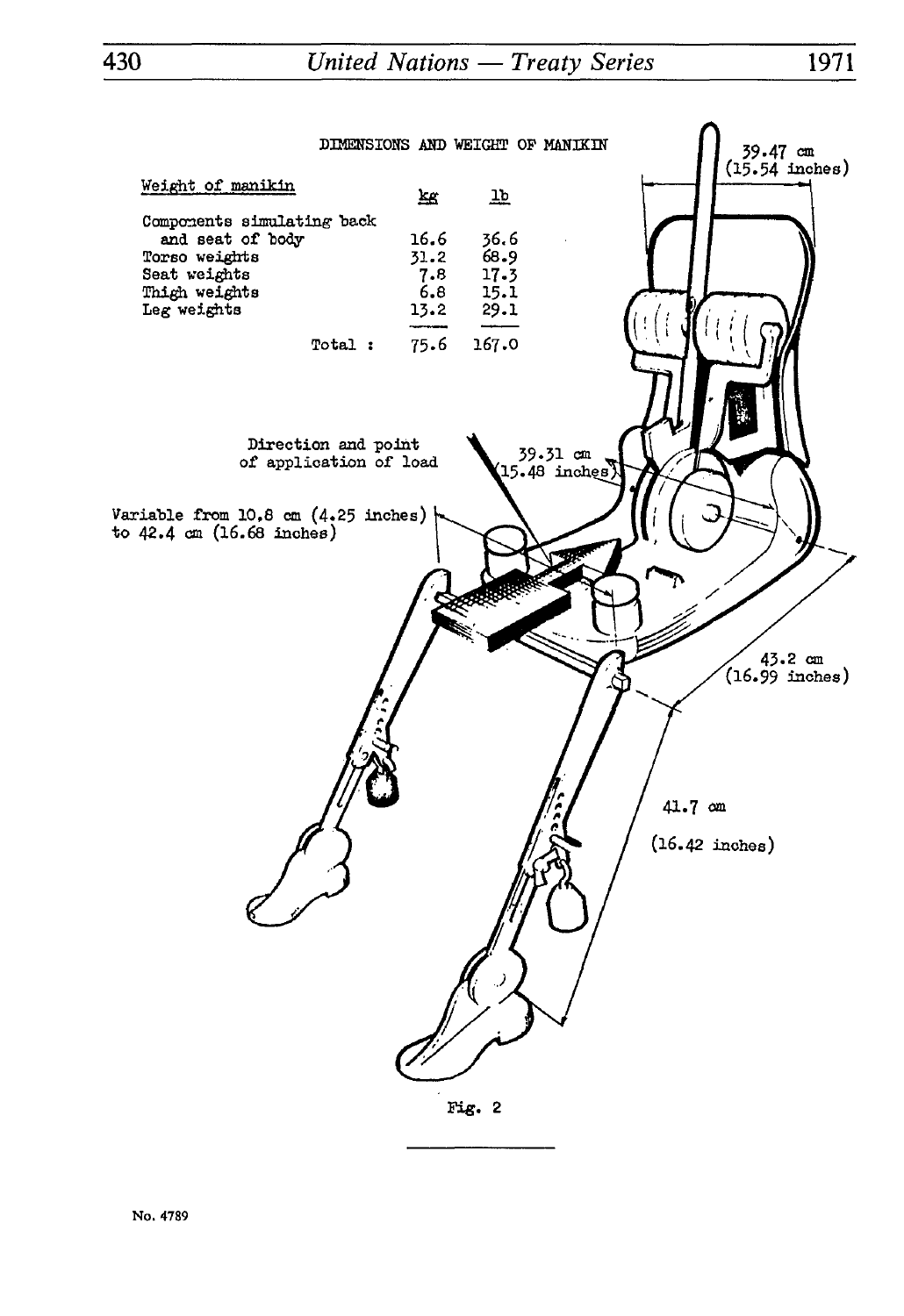ENTRY INTO FORCE OF REGULATION No. 23 (UNIFORM PROVISIONS CONCERNING THE **APPROVAL OF REVERSING LIGHTS FOR POWER-DRIVEN VEHICLES AND THEIR TRAIL ERS) ANNEXED TO THE AGREEMENT OF 20 MARCH 1958 1 CONCERNING THE ADOPTION OF UNIFORM CONDITIONS OF APPROVAL AND RECIPROCAL RECOGNITION OF APPROVAL FOR MOTOR VEHICLE EQUIPMENT AND PARTS**

The said Regulation came into force on 1 December 1971 in respect of Belgium and Spain, in accordance with article 1 (5) of the Agreement.

*Authentic texts of the Regulation: English and French. Registered* ex officio *on 1 December 1971.*

1. DEFINITIONS

For the purposes of this Regulation,

- 1.1. *"reversing light"* means the light of the vehicle designed to illuminate the road to the rear of the vehicle and to warn other road users that the vehicle is reversing or about to reverse;
- 1.2. *"axis of reference"* means a characteristic straight line, specified by the manufacturer, which intersects the illuminating surface of the light. This axis is horizontal and parallel to the median longitudinal plane of the vehicle when the device is fitted to it. It serves as a reference line for the measurement of photometric characteristics:
- 1.3. " *centre of reference* " means the intersection of the axis of reference with the illuminating surface. It is indicated by the manufacturer of the light;
- 1.4. reversing lights of different " *types"* are reversing lights which differ in such essential respects as
- 1.4.1. the trade name or mark;
- 1.4.2. the characteristics of the optical system;
- 1.4.3. the inclusion of components capable of altering the optical effects by reflection, refraction or absorption ; and
- 1.4.4. the type of lamp.
	- 2. APPLICATION FOR APPROVAL
	- 2.1. The application for approval shall be submitted by the holder of the trade name or mark or by his duly accredited representative.
	- 2.2. For each type of reversing light, the application shall be accompanied by :

<sup>1</sup> United Nations, *Treaty Series,* vol. 335, p. 211.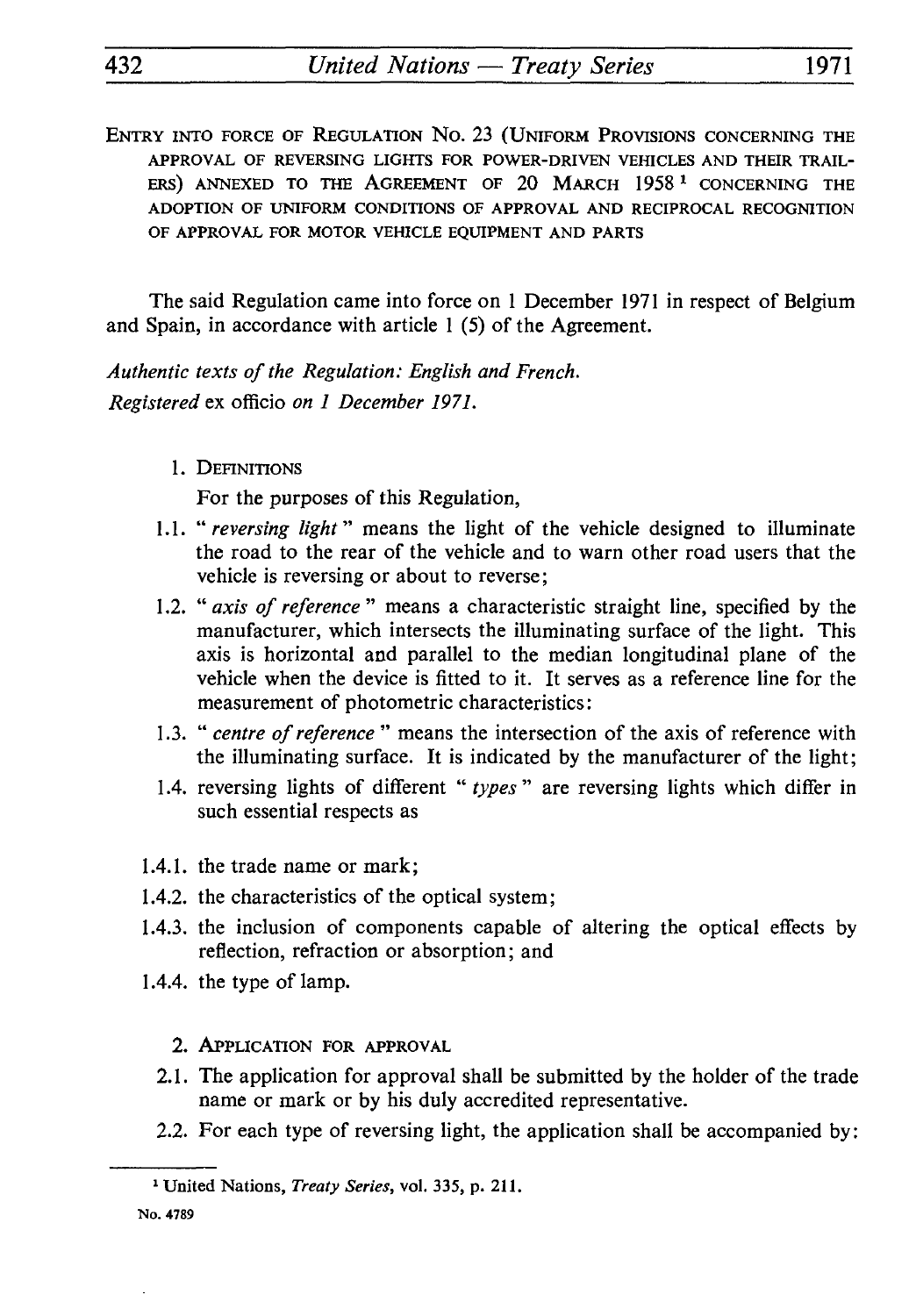- 2.2.1. drawings, in triplicate, in sufficient detail to permit identification of the type of the reversing light and showing in what geometrical position the reversing light is to be mounted on the vehicle; the axis of observation to be taken as the axis of reference in the tests (horizontal angle  $H = 0$ , vertical angle  $V = 0$ ; and the point to be taken as the centre of reference in the said tests;
- 2.2.2. a brief technical specification stating, in particular, the type of the lamp or lamps prescribed; this type shall be one of those recommended, in connexion with the international standardization of motor-vehicle lamps other than headlight lamps, by the Inland Transport Committee of the Economic Commission for Europe or such other body as may replace it ;
- 2.2.3. two samples.
	- 3. MARKINGS

The samples of a type of reversing light submitted for approval shall:

- 3.1. bear the trade name or mark of the applicant; this marking shall be clearly legible and be indelible;
- 3.2. bear a clearly legible and indelible marking showing the type or types of lamp prescribed;
- 3.3. if necessary in order to prevent any mistake in mounting the reversing light on the vehicle, bear the word " TOP " marked horizontally on the uppermost part of the illuminating surface;
- 3.4. provide adequate space for the approval mark and for the additional symbols prescribed in paragraph 4.4. below; the said space shall be shown in the drawings referred to in paragraph 2.2.1. above.
	- 4. APPROVAL
- 4.1. If the two samples of a type of reversing light meet the requirements of this Regulation, approval shall be granted.
- 4.2. If several lights are part of the same reversing light, approval shall not be granted unless each of the said lights meets the requirements applicable to it.
- 4.3. An approval number shall be assigned to each type approved; the number so assigned may not subsequently be assigned by the same Contracting Party to another type of reversing light covered by this Regulation. Notice of approval or of refusal of approval of a type of reversing light shall be communicated to the Parties to the Agreement which apply this Regulation by means of a form conforming to the model in annex 1 to this Regulation and of an attached drawing, supplied by the applicant for approval, in a format not exceeding A 4 ( $210 \times 297$  mm) and, if possible, on a scale of 1:1.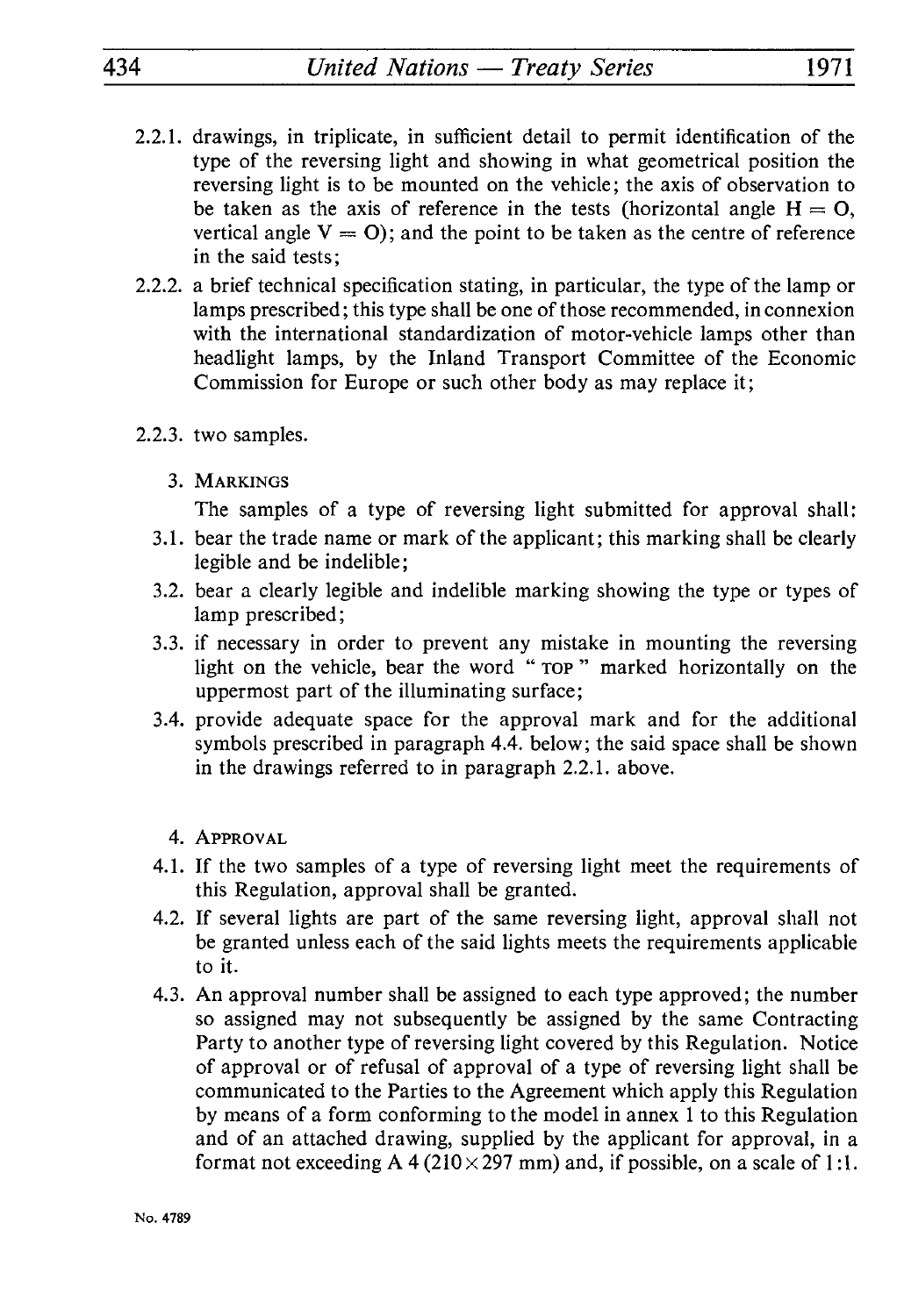- 4.4. Every reversing light conforming to a type approved under this Regulation, shall bear in the space referred to in paragraph 3.4. above, in addition to the mark and the particulars prescribed in paragraphs 3.1., 3.2. and 3.3. above:
- 4.4.1. an international approval mark consisting of:
- 4.4.1.1. a circle surrounding the letter " $E$ " followed by the distinguishing number of the country which has granted the approval;  $<sup>1</sup>$  and</sup>
- 4.4.1.2. the approval number, below the circle;
	- 4.4.2. the following additional symbol: a square, above the circle, surrounding the letters " AR ".
		- 4.5. The mark and symbol referred to in paragraphs 4.4.1. and 4.4.2. shall be indelible and shall be clearly legible even when the reversing light is mounted on the vehicle.
		- 4.6. Annex 2 gives an example of the arrangement of the approval mark and the additional symbol referred to above, in which the letters A and R are mingled.
			- 5. GENERAL SPECIFICATIONS
		- 5.1. Each sample shall conform to the specifications set forth in the paragraphs below.
		- 5.2. Reversing lights shall be so designed and constructed that in normal use, despite the vibration to which they may then be subjected, they continue to function satisfactorily and retain the characteristics prescribed by this Regulation.
			- 6. INTENSITY OF LIGHT EMITTED
		- 6.1. The intensity of the light emitted by each of the two samples shall be not less than the minima and not greater than the maxima specified below and shall be measured in relation to the axis of reference in the directions shown below (expressed in degrees of angle with the axis of reference).
		- 6.2. The intensity along the axis of reference shall be not less than 80 candelas.

<sup>&</sup>lt;sup>1</sup> 1 for the Federal Republic of Germany; 2 for France; 3 for Italy; 4 for the Netherlands; 5 for Sweden; 6 for Belgium; 7 for Hungary; 8 for Czechoslovakia; 9 for Spain; 10 for Yugoslavia; 11 for the United Kingdom and 12 for Austria; subsequent numbers shall be assigned for other countries in the chronological order in which they ratify the Agreement concerning the Adoption of Uniform Conditions of Approval and Reciprocal Recognition of Approval for Motor Vehicle Equipment and Parts, or in which they accede to that Agreement, and the numbers thus assigned shall be communicated by the Secretary-General of the United Nations to the Contracting Parties to the Agreement.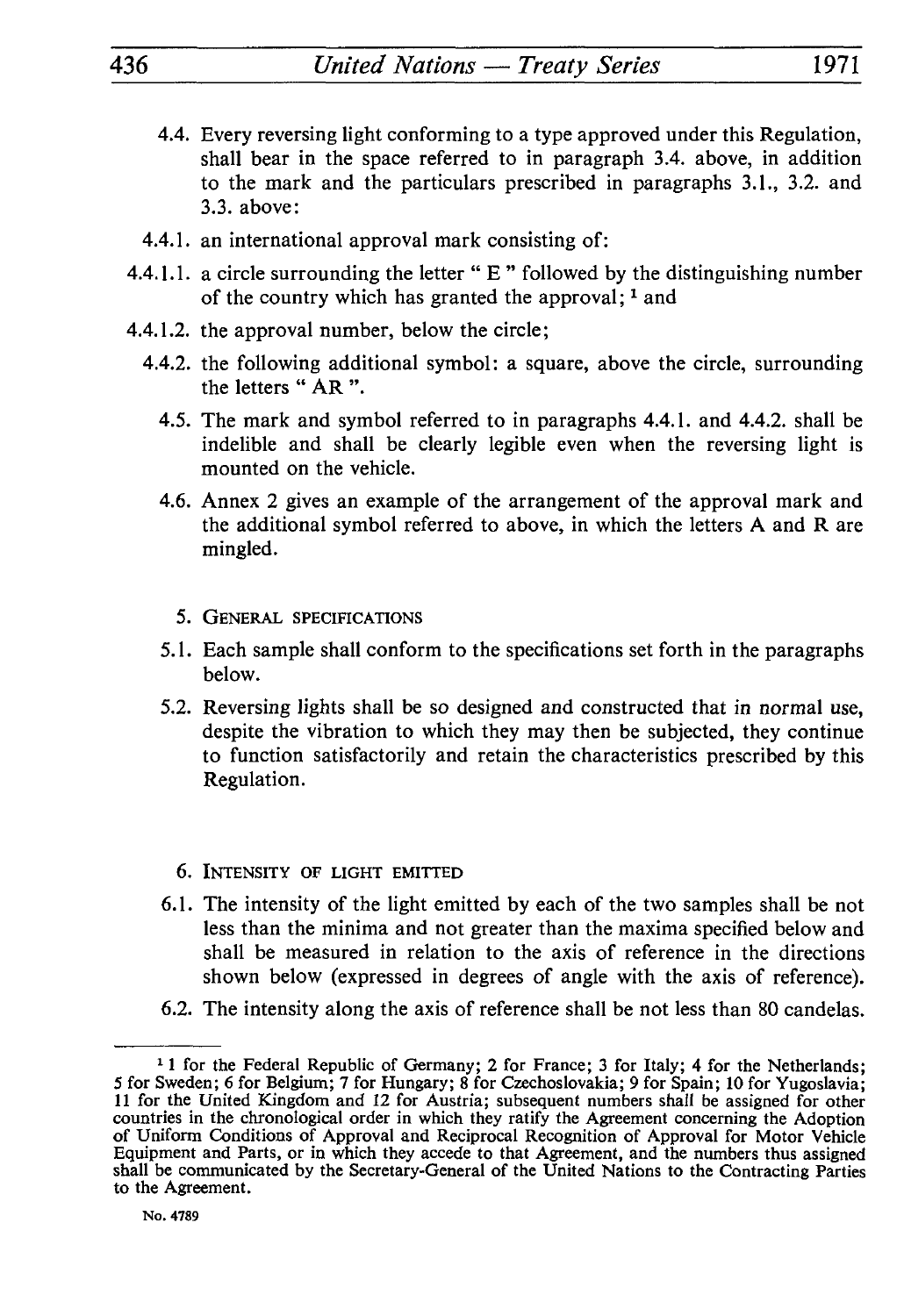6.3. The intensity of the light emitted in all directions in which the light can be observed shall not exceed

300 candelas in directions in or above the horizontal plane; or

600 candelas in directions below the horizontal plane.

- 6.4. In every other direction of measurement shown in annex 3 to this Regu lation the luminous intensity shall be not less than the minima specified in that annex.
	- 7. TEST PROCEDURE

All measurements shall be carried out with a colourless standard lamp of the type prescribed for the reversing light adjusted to produce the normal luminous flux prescribed for this type of lamp.

8. COLOUR OF LIGHT EMITTED

The colour of the light emitted shall be white. In case of doubt, the colour may be checked on the basis of the definition of the colour of white light given in annex 4 to this Regulation.

9. CONFORMITY OF PRODUCTION

Every reversing light bearing an approval mark as prescribed under this Regulation shall conform to the type approved and shall comply with the photometric conditions specified in paragraphs 6 and 8. Nevertheless, in the case of a reversing light selected at random from series production, the requirements as to minimum intensity of the light emitted (measured with a standard lamp as referred to in paragraph 7. above) shall be limited in each relevant direction to 80 per cent of the minimum value prescribed in paragraph 6. above.

- 10. PENALTIES FOR NON-CONFORMITY OF PRODUCTION
- 10.1. The approval granted for a type of reversing light may be withdrawn if the foregoing requirements are not complied with or if a reversing light bearing the mark referred to in paragraphs 4.4.1. and 4.4.2. does not conform to the type approved.
- 10.2. If a Contracting Party to the Agreement which applies this Regulation withdraws an approval it has previously granted, it shall forthwith notify the other Contracting Parties applying this Regulation by means of a copy of the approval form bearing at the end, in large letters, the signed and dated annotation " APPROVAL WITHDRAWN ".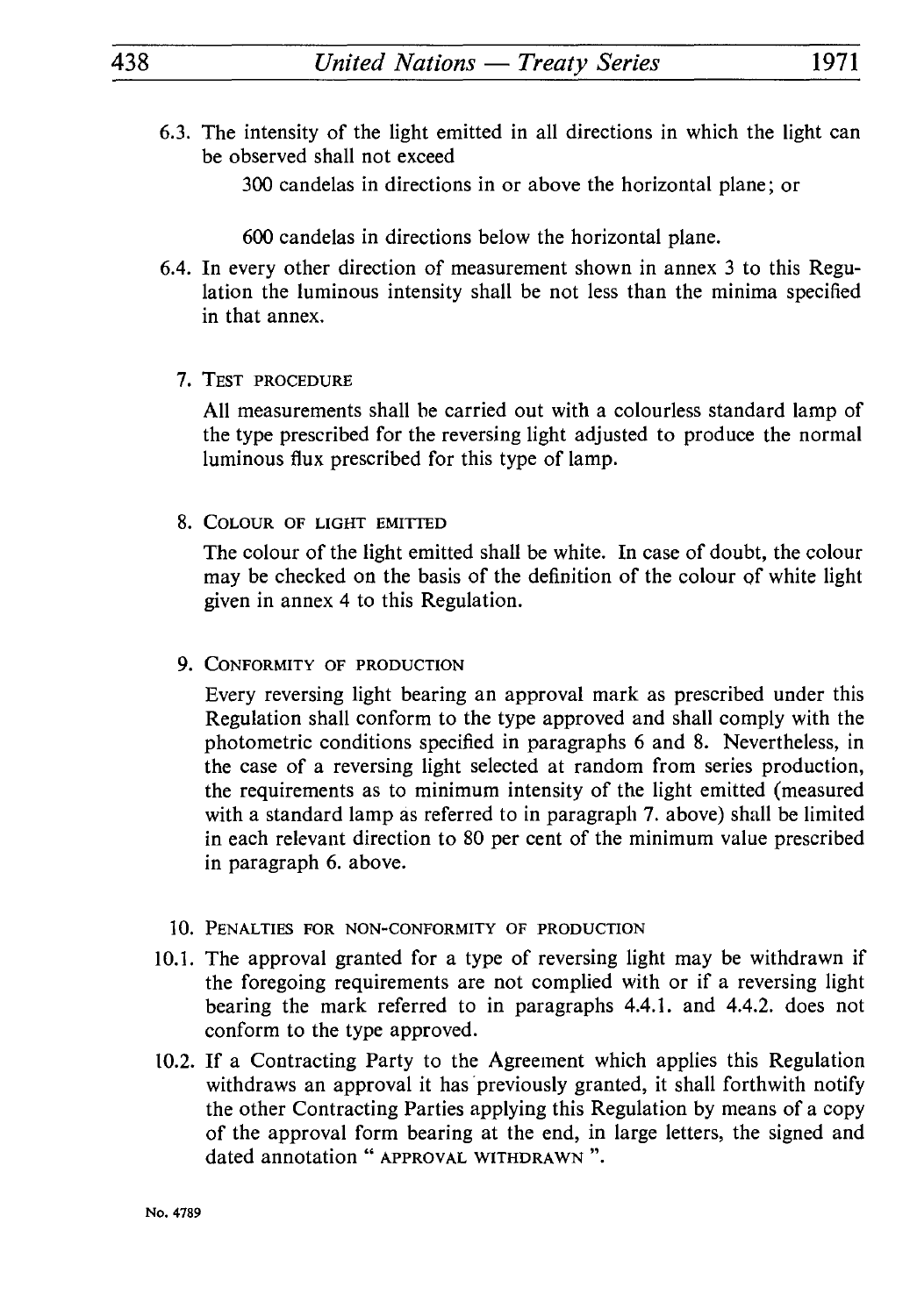11. NAMES AND ADDRESSES OF TECHNICAL SERVICES CONDUCTING APPROVAL TESTS, AND OF ADMINISTRATIVE DEPARTMENTS

The Contracting Parties to the Agreement which apply this Regulation shall communicate to the Secretariat of the United Nations the names and addresses of the technical services conducting approval tests and of the administrative departments which grant approval and to which forms certifying approval and refusal or withdrawal of approval, issued in other countries, are to be sent.

## ANNEX 1

(Maximum format:  $A$  4 (210 $\times$  297 mm))



NAME OF ADMINISTRATION

#### *Communication concerning the approval (or refusal or withdrawal of approval) of a type of reversing light pursuant to Regulation No. 23*

Approval No.

| oval No.                                                                                        |  |
|-------------------------------------------------------------------------------------------------|--|
|                                                                                                 |  |
|                                                                                                 |  |
| 3. Name of his representative (if applicable)                                                   |  |
|                                                                                                 |  |
| 5. Type of lamp (lamps) $\ldots$ $\ldots$ $\ldots$ $\ldots$ $\ldots$ $\ldots$ $\ldots$ $\ldots$ |  |
|                                                                                                 |  |
| 7. Technical service conducting approval tests                                                  |  |
|                                                                                                 |  |
| 9. Number of report issued by that service $\ldots$                                             |  |
|                                                                                                 |  |
|                                                                                                 |  |

<sup>\*</sup> Delete what does not apply.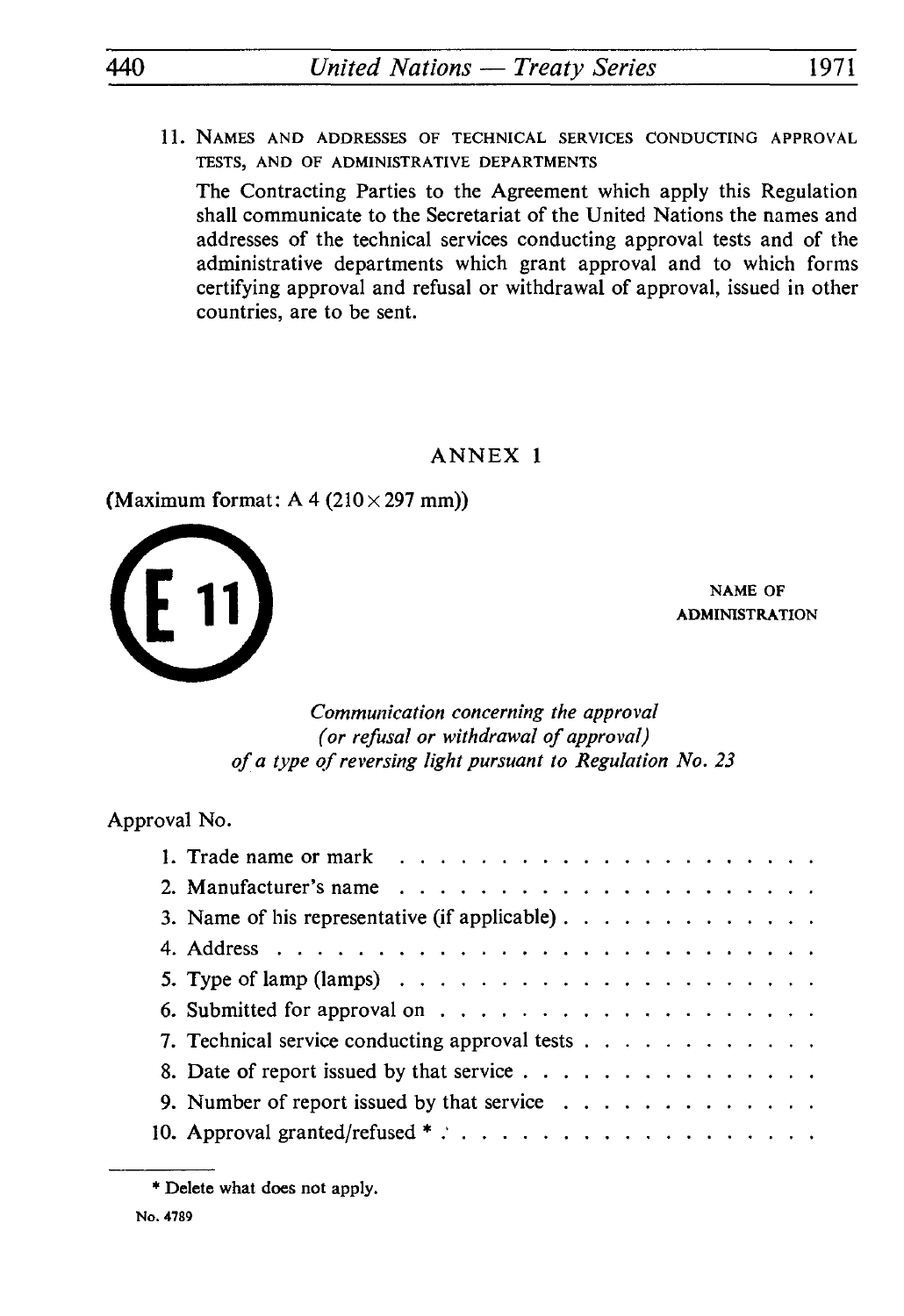|  | Approval No. <i>(continued)</i>                                                         |  |  |  |  |  |  |  |  |  |  |  |  |  |  |
|--|-----------------------------------------------------------------------------------------|--|--|--|--|--|--|--|--|--|--|--|--|--|--|
|  |                                                                                         |  |  |  |  |  |  |  |  |  |  |  |  |  |  |
|  | 12. Date $\ldots \ldots \ldots \ldots \ldots \ldots \ldots \ldots \ldots \ldots \ldots$ |  |  |  |  |  |  |  |  |  |  |  |  |  |  |
|  | 13. Signature $\ldots \ldots \ldots \ldots \ldots \ldots \ldots \ldots$                 |  |  |  |  |  |  |  |  |  |  |  |  |  |  |
|  |                                                                                         |  |  |  |  |  |  |  |  |  |  |  |  |  |  |

14. The attached drawing No. ... shows the characteristics; in what position, geometrically, the reversing light is to be mounted on the vehicle; and the axis of reference and centre of reference of the reversing light.

# ANNEX 2

# ARRANGEMENT OF THE APPROVAL MARK





The reversing light bearing the approval marking shown above is a reversing light approved in Italy (E3) under the number 221.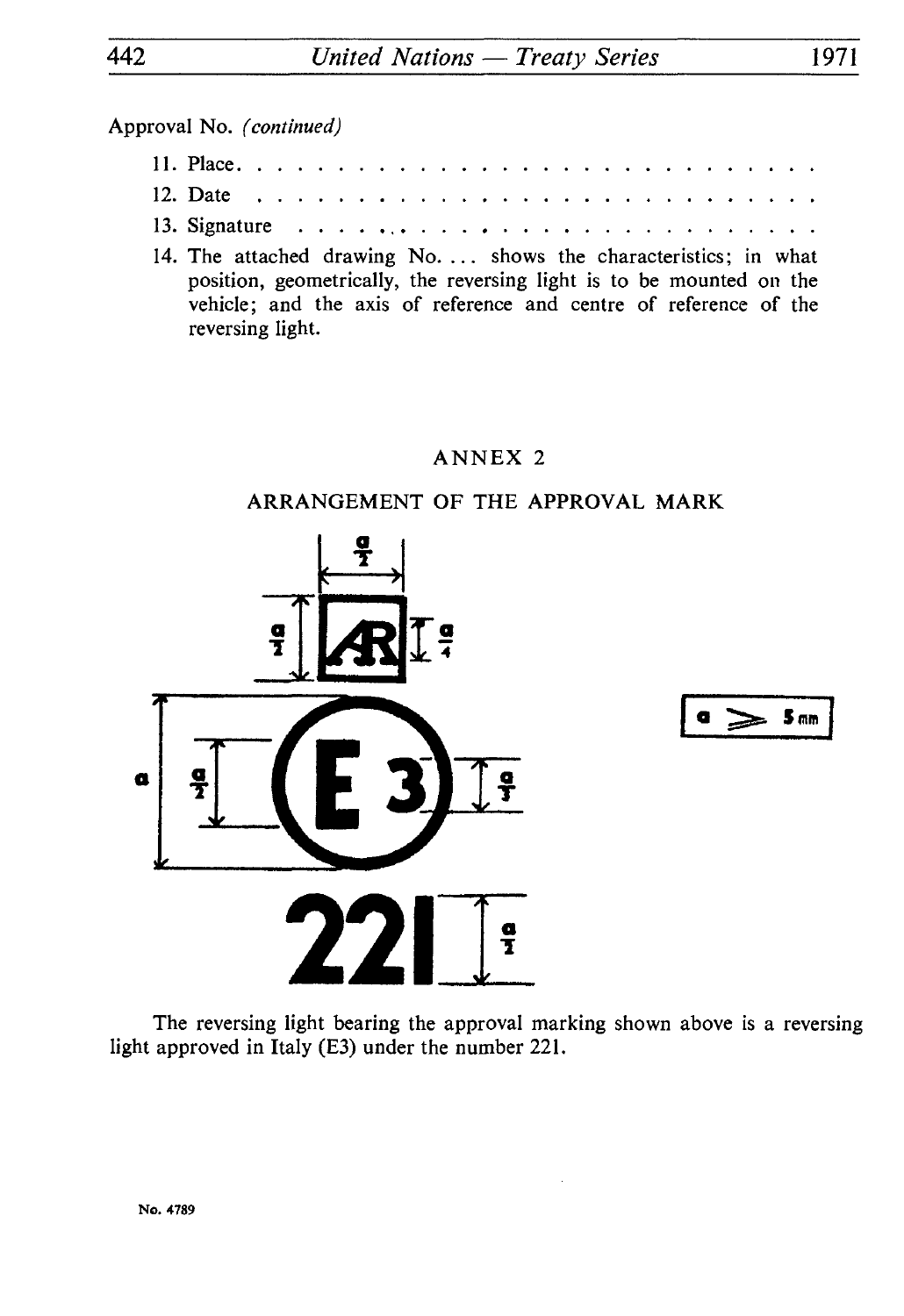# PHOTOMETRIC MEASUREMENTS

- 1. *Measurement methods*
- 1.1. When photometric measurements are taken, stray reflexions shall be avoided by appropriate masking.
- 1.2. In the event that the results of measurements are challenged, measurements shall be taken in such a way as to meet the following requirements:
- 1.2.1. the distance of measurement shall be such that the law of the inverse of the square of the distance is applicable;
- 1.2.2. the measuring equipment shall be such that the angle subtended by the receiver from the reference centre of the light is between 10' and 1<sup>o</sup>,
- 1.2.3. the intensity requirement for a particular direction of observation shall be satisfied if the required intensity is obtained in a direction deviating by not more than one-quarter of a degree from the direction of observation.
	- 2. *Measuring points expressed in degrees of angle with the axis of reference and values of the minimum intensities of the light emitted*